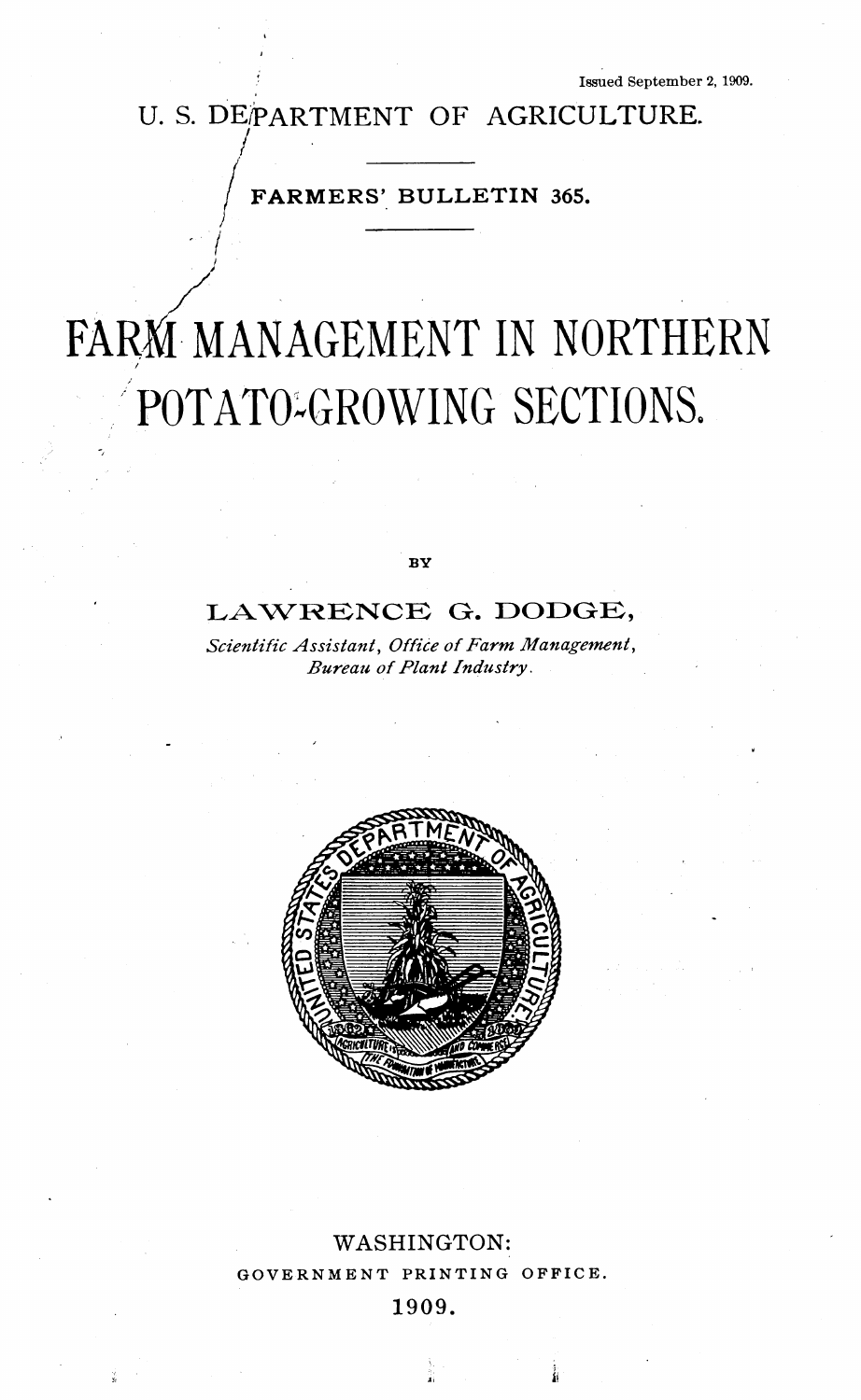# **LETTER OF TRANSMITTAL.**

### U. S. DEPARTMENT OF AGRICULTURE, BUREAU OF PLANT INDUSTRY,

OFFICE OF THE CHIEF, *Washington, D. C, May 6,1909.*

SIR : I have the honor to transmit herewith a manuscript entitled " Farm Management in Northern Potato-Growing Sections," prepared by Mr. Lawrence G. Dodge, of the Office of Farm Management of this Bureau, and to recommend its publication as a Farmers' Bulletin.

This manuscript deals with the potato crop as a part of a system of farming, and gives special attention to the system of farming prevailing in Aroostook County, Maine, where potato growing is perhaps more highly developed than in any other section of the United States.

It is hoped to publish later bulletins giving specific instructions for the growing of potatoes in various sections of the United States.

Respectfully,

B. T. GALLOWAY, *Chief of Bureau.*

Hon. JAMES WILSON,

*Secretary of Agriculture.*

365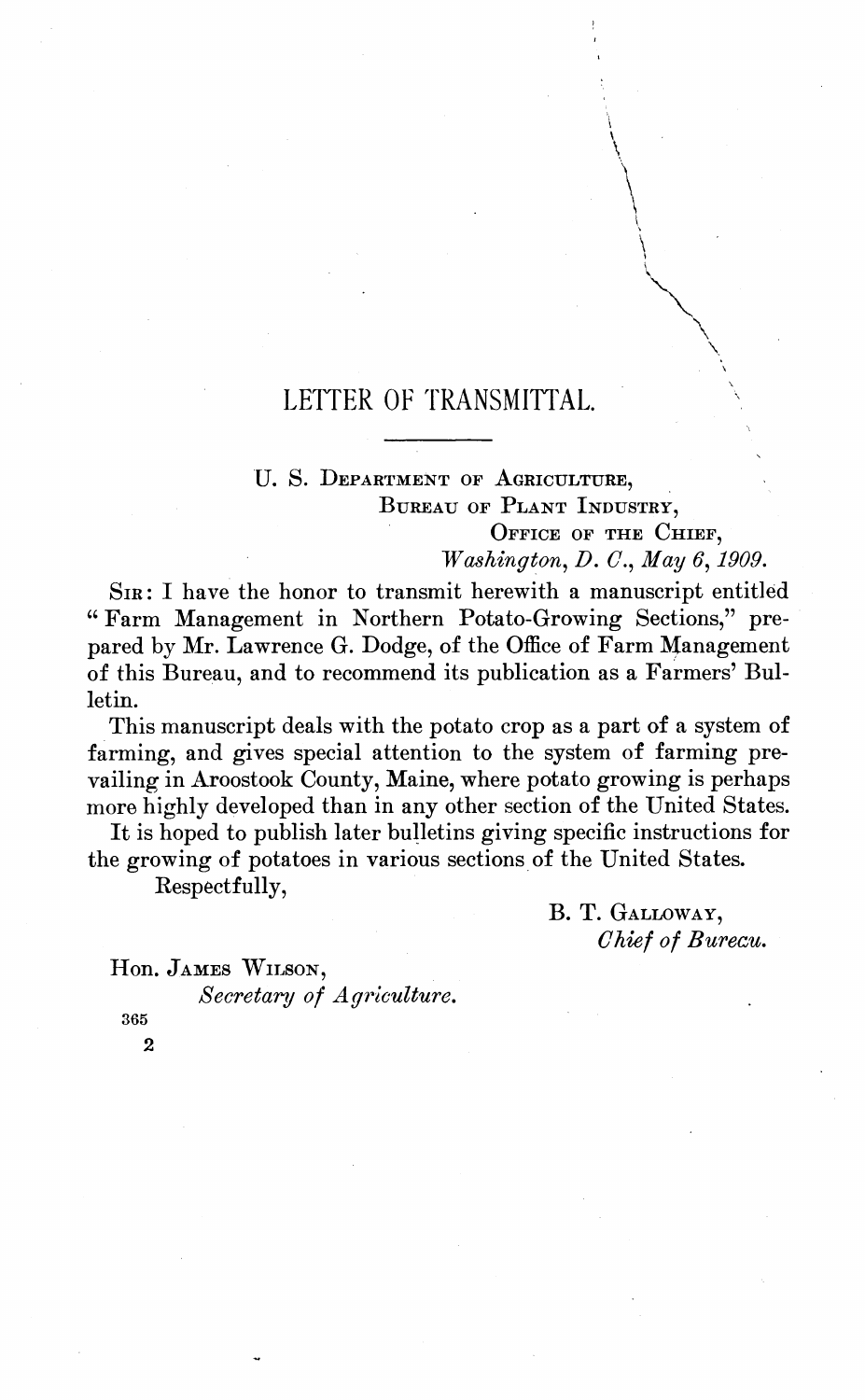# CONTENTS.

|                                                                 | Page. |
|-----------------------------------------------------------------|-------|
|                                                                 |       |
| Statistics of potato growing in the United States               |       |
| Importance of the potato crop in the Northern States            |       |
| Methods employed in growing potatoes in Aroostook County, Maine |       |
|                                                                 |       |
|                                                                 |       |
|                                                                 |       |
|                                                                 |       |
|                                                                 |       |
|                                                                 | 10    |
|                                                                 | 11    |
|                                                                 | 12    |
|                                                                 | 13    |
|                                                                 | 13    |
|                                                                 | 14    |
|                                                                 | 14    |
|                                                                 | 15    |
| Methods employed in growing potatoes in other sections          | 16    |
|                                                                 | 16    |
|                                                                 | 16    |
|                                                                 | 18    |
|                                                                 | 18    |
|                                                                 | 20    |
|                                                                 | 20    |
| Problems confronting Aroostook County growers                   | 22    |
|                                                                 | 23    |
|                                                                 |       |
|                                                                 | 24    |
|                                                                 | 25    |
|                                                                 | 25    |
|                                                                 | 26    |
|                                                                 | 26    |
|                                                                 | 28    |
|                                                                 | 29    |
|                                                                 | 29    |
|                                                                 | 29    |
|                                                                 | 29    |
|                                                                 | 29    |
|                                                                 | 30    |
|                                                                 | 30    |
|                                                                 | 30    |
| Maintaining a supply of humus in the soil                       | 30    |
| 365                                                             |       |

 $\hat{\mathbf{R}}$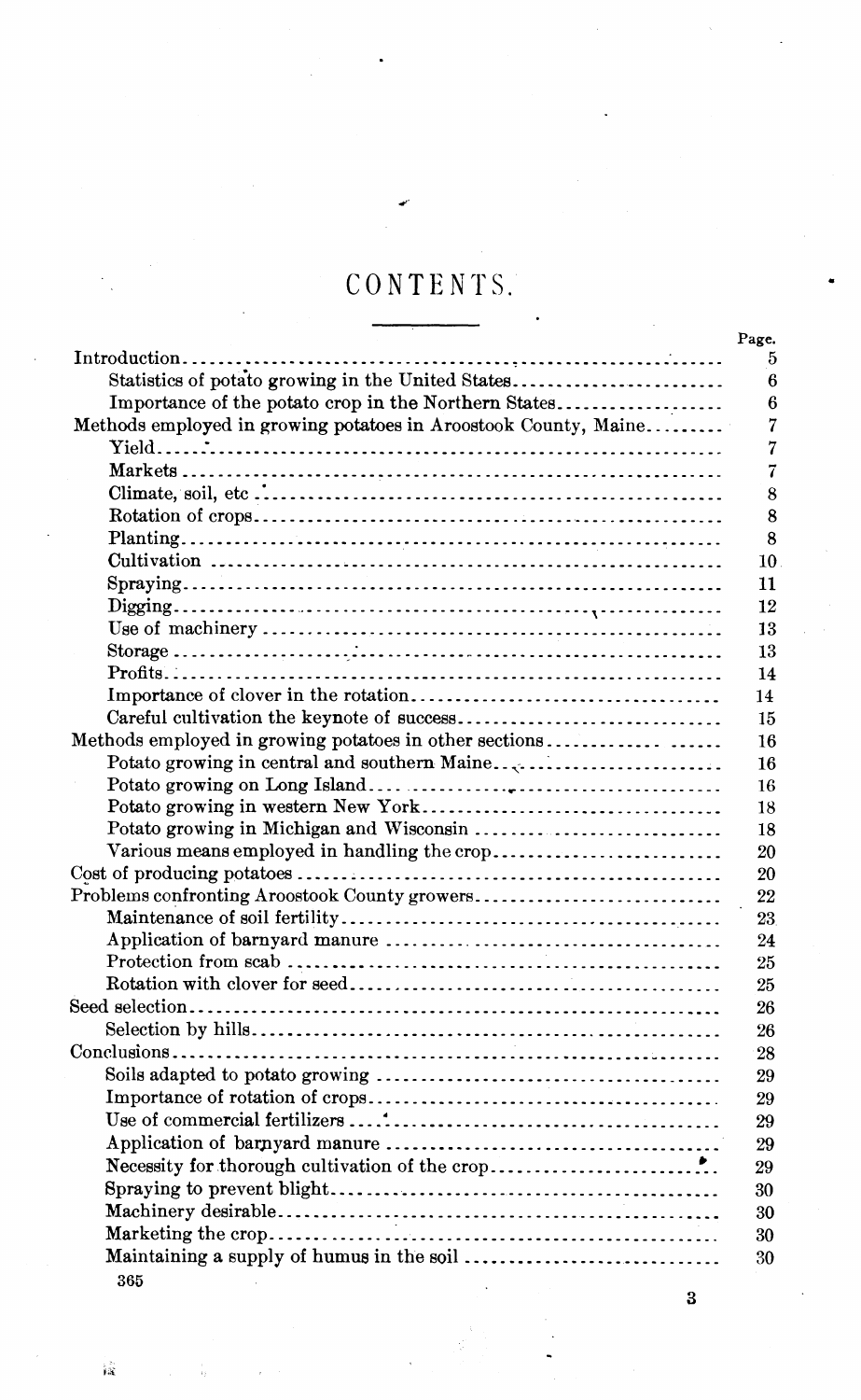# **ILLUSTRATIONS.**

|      |                                                                           | Page. |
|------|---------------------------------------------------------------------------|-------|
| F1G. | 1. Map of the northeastern portion of the United States, showing the ten  |       |
|      | leading potato-growing States and their production of potatoes in         |       |
|      |                                                                           | 5     |
|      |                                                                           | 9     |
|      | 3. Potato planter of the type operated by two men                         | 9     |
|      | 4. Horse hoe and hilling attachment on a sulky cultivator used at         |       |
|      |                                                                           | 10    |
|      | 5. Tank for hauling spraying mixture to the field, with a two-horse       |       |
|      |                                                                           | 11    |
|      | 6. Digging potatoes near Caribou, Me., showing the heavy elevator dig-    |       |
|      |                                                                           | 12    |
|      |                                                                           | 14    |
|      | 8. Potato digger of one of the simplest types                             | 20    |
|      | 9. Sorting potatoes in the field over a portable screen                   | 21    |
|      | 10. Pit used for storing potatoes in the field, near Greenville, Mich     | 22    |
|      | 11. Individual hills of potatoes as they grew in the field, with good and |       |
|      |                                                                           | 27    |
|      | 365                                                                       |       |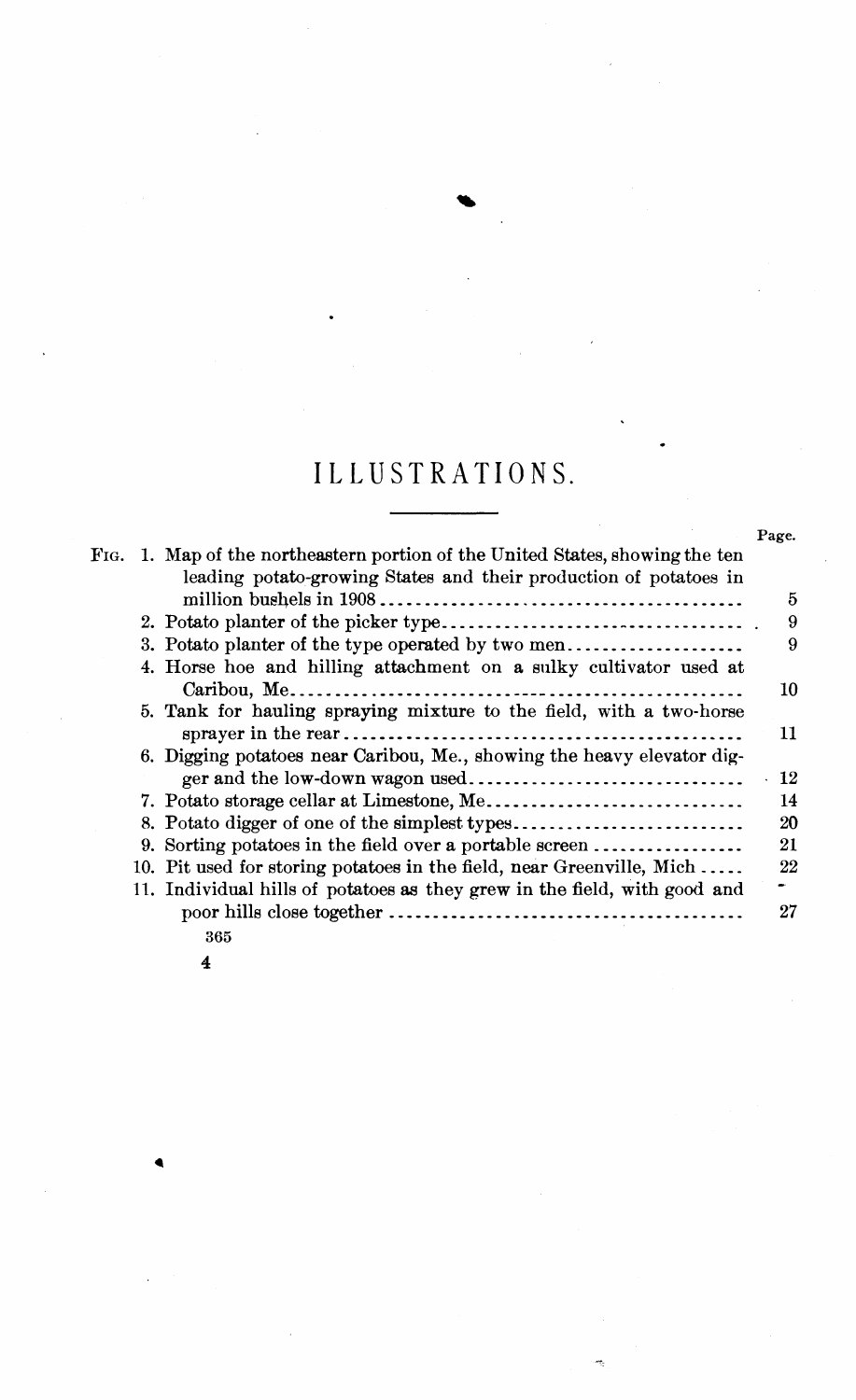#### B. P. I.—479.

ü

# FARM MANAGEMENT IN NORTHERN POTATO-GROWING SECTIONS.

#### **INTBODUCTION.**

The white potato', often known as the Irish potato, is grown to some extent in every State in the Union. It plays an important part in farming, however, in the Northern States only, and throughout the North when the word "potato" is used it refers to the white potato. The leading potato-growing States of the country, those where the crop is at home and where it forms an important farm



FIG. 1.—Map of the northeastern portion of the United States, showing (the order of production being underlined) the ten leading potato-growing States and their production of potatoes in million bushels in 1908.

crop, are the two northern tiers of States east of the one hundredth meridian. (See fig. 1.) Besides this region there are several States growing large quantities of potatoes, but not at all comparable with the district mentioned.

There are several States along the Atlantic and Gulf coasts where potatoes are an important crop, but in those States they must be 365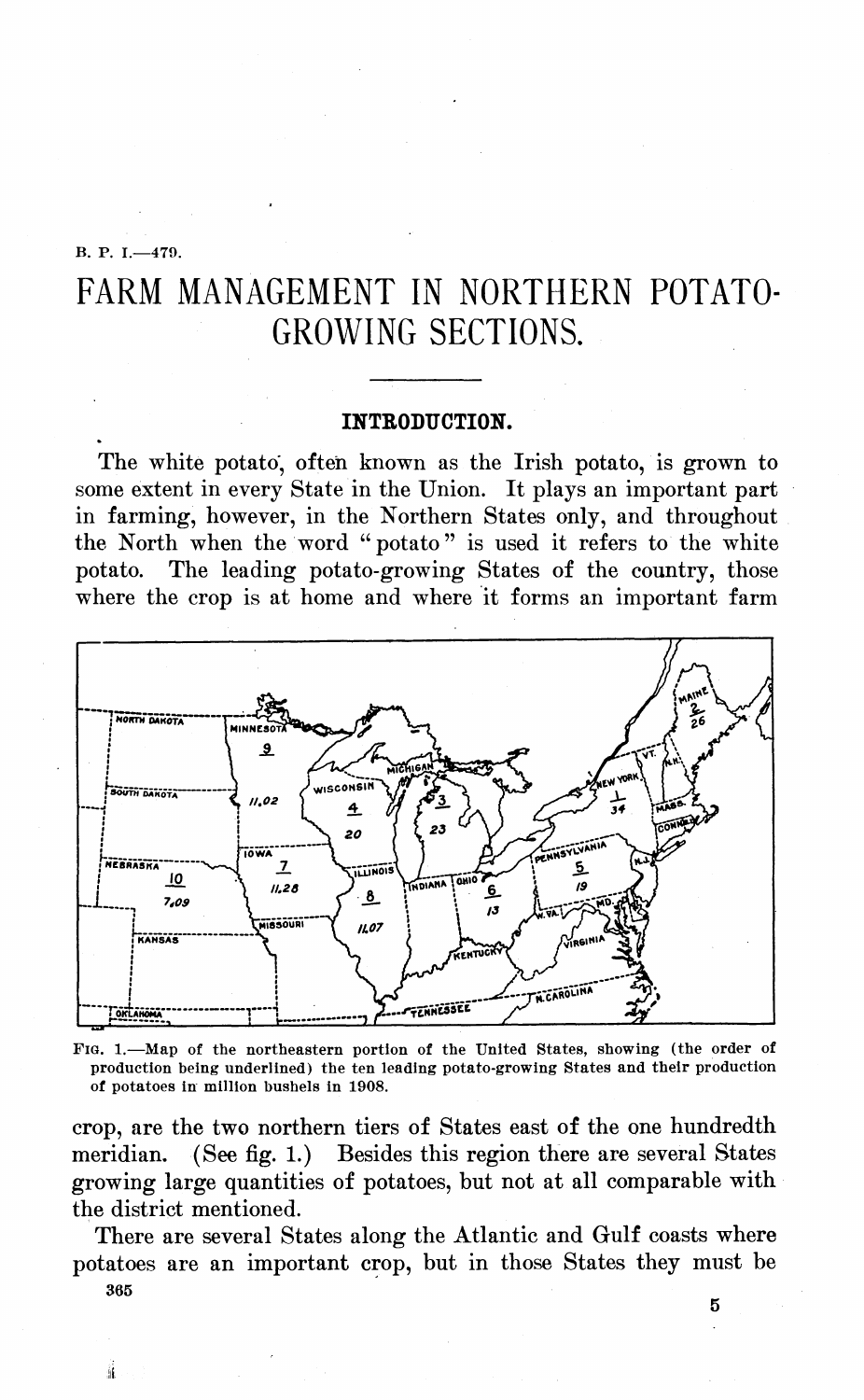reckoned as truck crops in the majority of cases rather than as a general farm crop. In the Western States the white potato figures largely as an irrigated crop, but on account of the restricted localities where irrigation is possible here again the potato crop must be reckoned as a specialized industry.

It is not the intention in this bulletin to treat of specialized potato growing such as occurs on truck farms or in irrigated sections further than to refer to it in its relation to the crop as grown in the ten leading States.

### **STATISTICS OF POTATO GROWING IN THE UNITED STATES.**

The production of potatoes in the ten leading potato-growing States in 1908, together with their total acreage and average yields per acre, is presented in the following table :

TABLE I.—*Production of potatoes in each of the ten leading potato-growing States of the United States in 1908, with total area planted and average yield* to the acre for the year specified and for ten years, compared with the same<br>statistics of production for the United States as a whole.

| State.<br>٠                                                     | Area.<br>planted in<br>1908.                                                                                        | Average<br>vield to<br>the acre<br>in 1908.                           | Average<br>vield to<br>the acre<br>for ten<br>vears.                  | Total pro-<br>duction in<br>1908.                                                                                                                               |
|-----------------------------------------------------------------|---------------------------------------------------------------------------------------------------------------------|-----------------------------------------------------------------------|-----------------------------------------------------------------------|-----------------------------------------------------------------------------------------------------------------------------------------------------------------|
|                                                                 | Acres.<br>425,000<br>116,000<br>325,000<br>252,000<br>277,000<br>170,000<br>141,000<br>156,000<br>145,000<br>91,000 | Bushels.<br>82<br>225<br>72<br>80<br>72<br>77<br>80<br>71<br>76<br>78 | Bushels.<br>85<br>177<br>84<br>91<br>83<br>81<br>83<br>85<br>86<br>84 | Bushels.<br>34, 850, 000<br>26, 100, 000<br>23, 400, 000<br>20, 160, 000<br>19, 944, 000<br>13,090,000<br>11, 280, 000<br>11,076,000<br>11,020,000<br>7,098,000 |
| Total in all the States and Territories of the<br>United States | 2,098,000<br>3, 257, 000                                                                                            | 84.8<br>85.7                                                          | 89.2<br>90                                                            | 178,018,000<br>278, 985, 000                                                                                                                                    |

A glance at this table shows that the average yield in Maine, 225 bushels per acre, is considerably more than for any of the other nine States, while no other State of the ten here listed shows an average yield for 1908 of more than 82 bushels. These conditions are not peculiar to the extreme season of 1908 ; the average yield for the past ten years shows that the production per acre in Maine is nearly twice that of any of the other nine States enumerated, though there does not seem to be sufficient difference in the climatic or other natural conditions to account for this wide variation.

#### **IMPORTANCE OF THE POTATO CROP IN THE NORTHERN STATES.**

The potato crop holds the most important place in the general farming of the Northern States as a whole in point of cash returns 365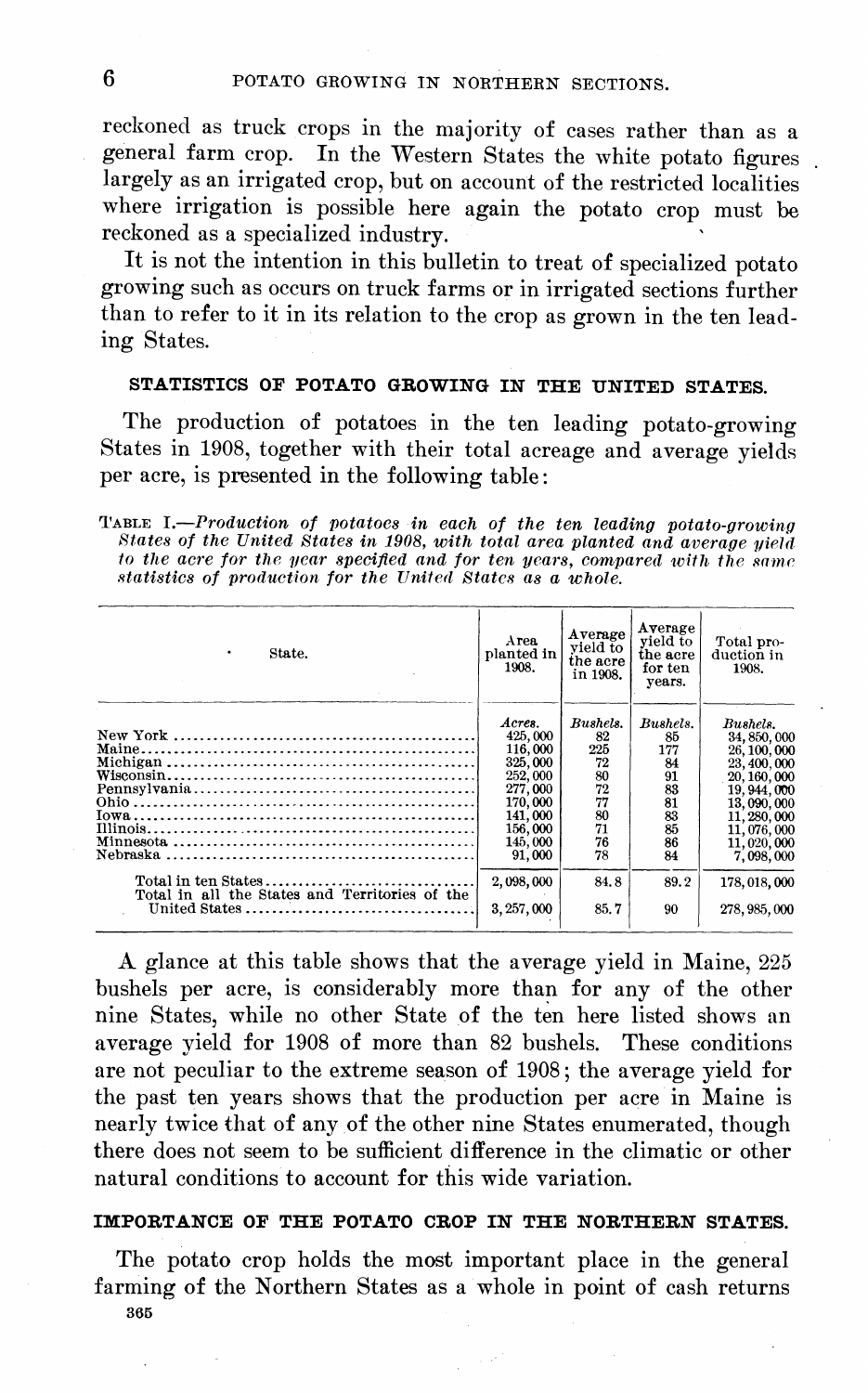to the acre. The potato not only thrives best in the cool climate of these States, but at the same time is very productive where the climate almost forbids corn growing. Consequently, in those Northern States where live-stock farming predominates the potato is likely to be the one crop grown to sell, all the other crops being fed to stock.

In many localities in these Northern States the potatoes are all consumed near the place of production, but through those States as a whole the crop is grown in such quantities as to be shipped extensively to other parts of the country. They are not only sent by the carload and boatload into the large cities both at the North and South, but from these States is shipped the supply of seed stock required by those sections of the South where early potatoes are grown as a truck crop. Some of those southern localities demand new seed from the North every year, and all of them are compelled to renew their seed at frequent intervals. On the Gulf coast, for instance, seed grown in the North the previous season will usually produce a crop from one to two weeks earlier than seed which has been grown in the South even for one year.

# **METHODS EMPLOYED IN GROWING POTATOES IN AR00ST00K COUNTY, MAINE.**

#### **YIELD.**

In view of the various yields of potatoes in the different States it seems worth while to inquire into the reasons for the high standard of potato culture in Maine. The largest potato-growing county in the United States is Aroostook, in the northernmost part of Maine, and in fact the northernmost part of the United States east of the Great Lakes. While potatoes are grown to some extent over the southern and western parts of Maine, the great bulk of the crop for the State is produced in this one county, probably 18,000,000 or 20,000,000 bushels out of the 1908 crop being grown there. From careful observation of the growing of the potato crop in Aroostook County it appears that the yield there averages about 275 bushels ( 100 barrels) per acre.

#### **MABKETS.**

Aroostook County has no special market advantages for disposing of its crop, but, on the contrary, is some 350 miles or more by rail from Boston and more than 100 miles from tidewater. From Houlton, which is at the nearer or southern end of the section, freight to New York by rail amounts to 42 cents a barrel (165 pounds), and as potatoes are frequently put up in barrel sacks costing 10 cents apiece,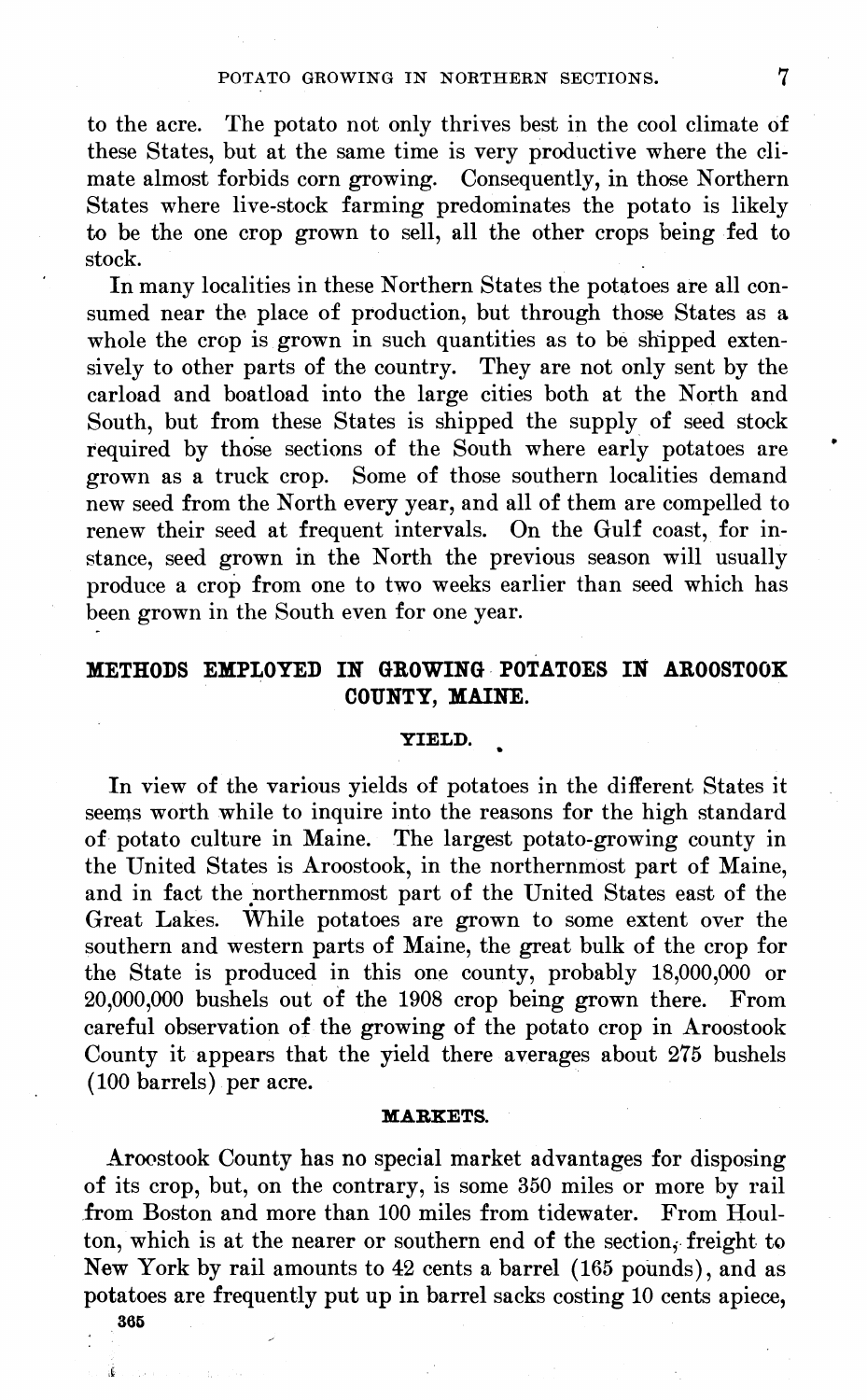the expense for each barrel amounts to 52 cents. From other towns farther north the freight is still more. The greater part of the year is required to ship all the potatoes out of that locality, shipping usually commencing the latter part of August and lasting until late in June.

#### **CLIMATE, SOIL, ETC.**

The climate of Aroostook County is cold, with a short growing season, the effect of which is probably felt more in hindering the successful production of other crops than in the advantage to the potato crop. The soil is in general a friable loam containing a good many loose, small stones, and though the general character of the soil is said to be quite similar over the surrounding territory, potato growing is mainly confined at present to a strip of country some  $25$  miles wide and perhaps 100 miles long near the New Brunswick border, the re-<br>maining portion of similar land still being a lumbering section. The maining portion of similar land still being a lumbering section. upland, which was formerly covered with beech and maple forest, is the most suitable for potato growing, for it is naturally well drained. The rainfall is heavy and the drier seasons are the most prosperous ones for the potato growers.

#### **ROTATION OF CBOPS.**

The general methods of potato culture in use have developed during the past fifteen years, or a little more, and are followed with considerable uniformity throughout the section. The rotation is a simple one, but is undoubtedly the foundation of the success of the growers. Potatoes are grown on any piece of land only one year as a rule and are followed by one crop of oats or spring wheat, with which are sown clover and timothy for hay. This crop is cut for hay one year by many of the best farmers and plowed in the fall for a new potato crop. The furrow is usually turned to a depth of 7 or 8 inches, and on most of the farms this work is done with a reversible sulky plow, an implement admirably adapted to working on sidehills. Some growers like their hay fields to stand a second year before plowing, but rarely longer than that, for the land is in too much demand for potatoes to continue it in grass more than two years.

The sod, usually containing a large amount of clover which was plowed the previous fall, is harrowed in the spring as soon as the season permits, usually being worked over thoroughly four times in all with a disk harrow followed by a spring-tooth harrow.

#### **PLANTING.**

Planting is done from the 15th or 20th of May to the 1st of June, using about 5 barrels of seed to the acre; that is, 13 or 14 bushels. The seed is cut by hand into pieces containing about two eyes and of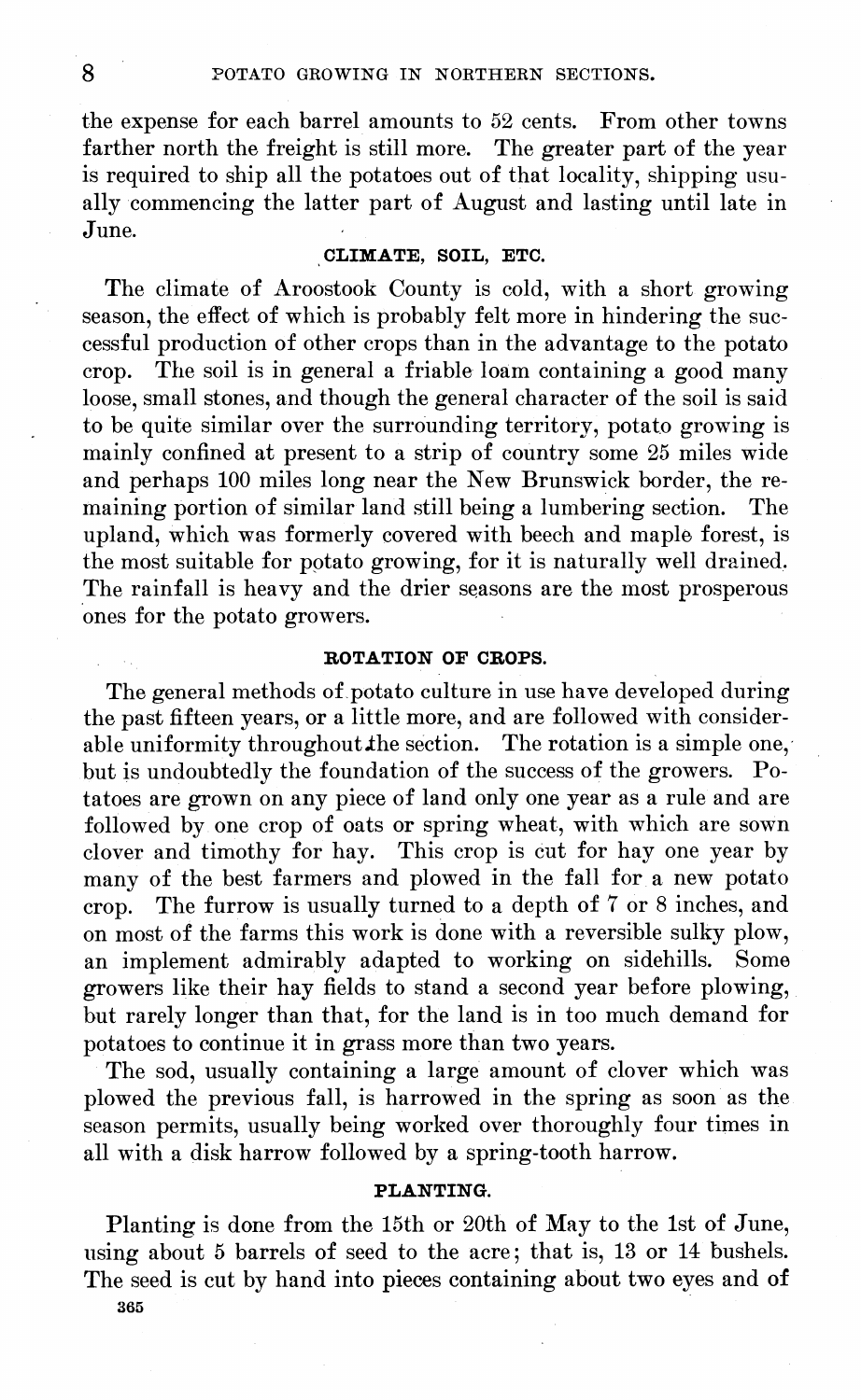such a size as to feed readily through a planter, and is dropped by the planter in rows about 33 inches apart and from 12 to 15 inches



PIG. 2.—Potato planter of the picker type.

apart in the row, so that the ground is entirely occupied with the crop and the vines in midseason meet in the rows.



FIG. 3.—Potato planter of the type operated by two men.'

There are two prevailing types of planter, in one of which the seed pieces are distributed by steel forks or pickers and in the other by 88556—Bull. 365—09——2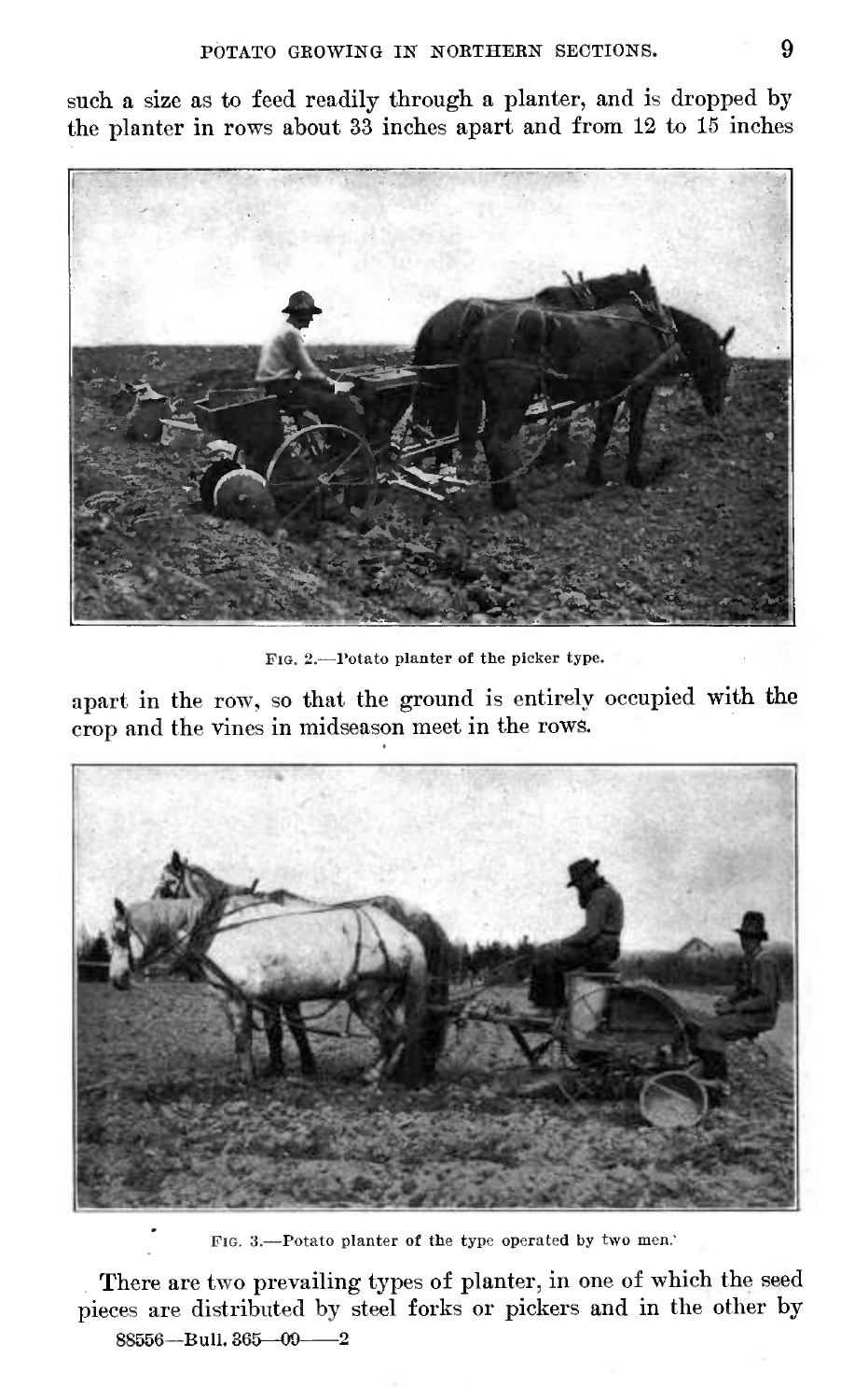pockets in a revolving disk. Both types are two-horse machines, the former being operated by one man and the latter requiring a second man-to attend to the seed distribution, but insuring a more perfect stand. Either type will plant about <sup>5</sup> acres per day. (See figs. 2 and 3.) The planter at the same time distributes the fertilizer, from 1,200 to 1,500 pounds per acre usually being applied. This amount of fertilizer can be safely used directly in the drills. The fertilizer commonly used contains about 3 per cent of nitrogen, 7 or 8 per cent of phosphoric acid, and 9 or 10 per cent of potash.

#### **CULTIVATION.**

About the time that planting is finished the larger grower usually commences cultivation on the first-planted portions of the field. A horse hoe is most frequently used the first time, following the row either by the plants which are just appearing or by the slight ridges



PIG. 4.—Horse hoe and hilling attachment on a sulky cultivator used at Caribou, Me.

left by the planter. The rows are hilled up sufficiently to cover any potato plants which may have appeared. This is usually followed by a cultivator, some type of the two-horse riding cultivator being most commonly used. This operation commences about a week or ten days after the beginning of the first working, often as soon as the whole crop can be worked over once with the horse hoe. This treatment is usually kept up with the cultivator and horse hoe, alternating until the vines nearly cover the ground, at some time in July, usually calling for six or seven cultivations, ending with the horse.hoe or some appliance to take its place in ridging up the rows. (See fig. 4.) This turning of the loose soil upon the potato row has proved most effective in checking the growth of weeds in the row, and is usually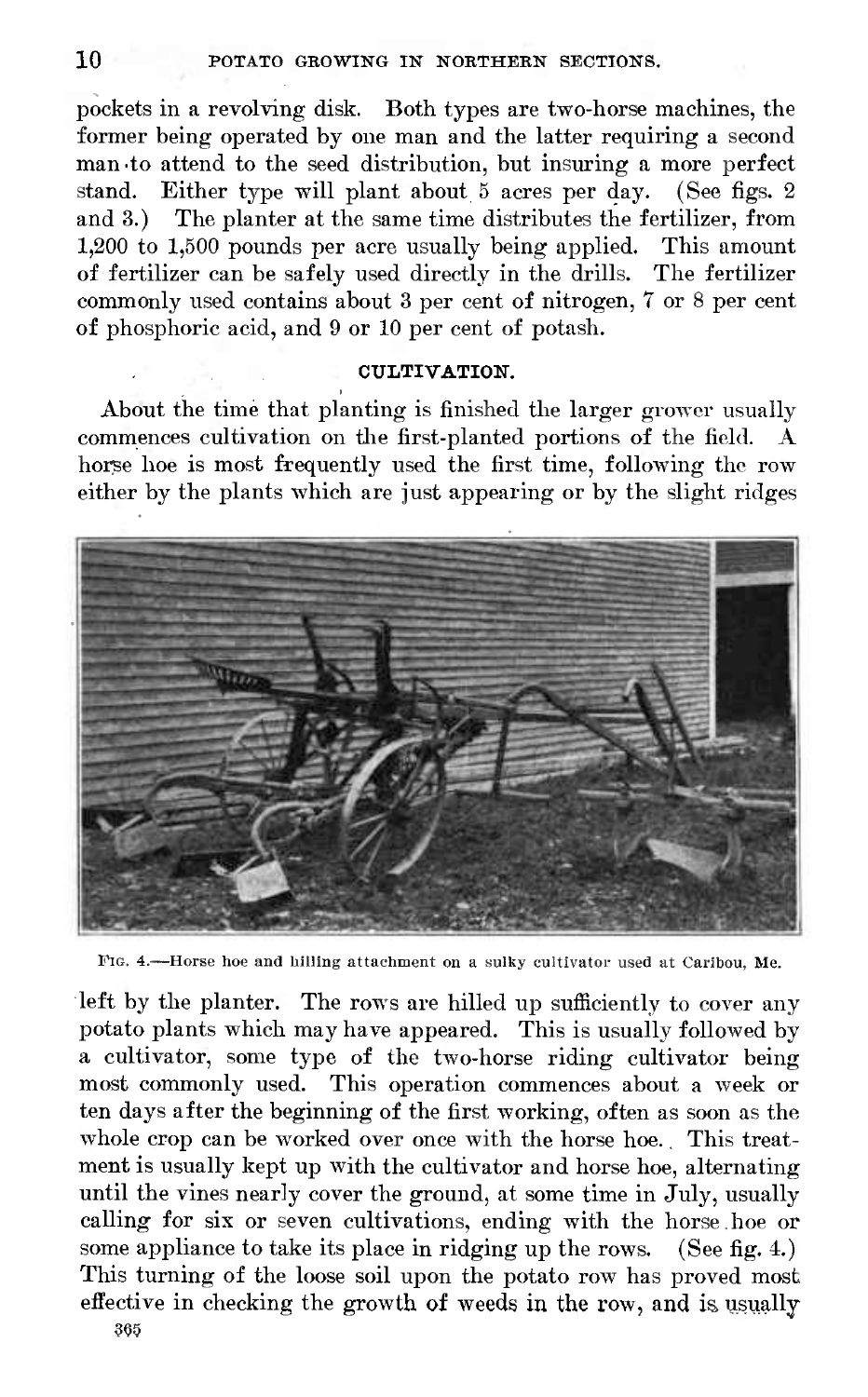relied upon to accomplish that result, since hand hoeing is out of the question when one farmer has 60 or 75 acres of potatoes, as frequently is the case.

#### **SPRAYING.**

Usually before the cultivating is finished, spraying the crop has commenced. Bordeaux mixture for the prevention of blight, with Paris green or some other arsenical preparation added to kill the potato beetles, is applied from a sprayer cart drawn by either one or two horses, with power applied from the wheels for driving the pump. (See fig. 5.)

Copper sulphate or blue vitriol and quicklime are used at the rate of 6 pounds of each to 50 gallons of water. The lime is best slacked in one tank or barrel, the blue vitriol dissolved in another, and each



FIG. 5.-—Tank (or hauling spraying mixture to the field, with a two-horse sprayer in the rear.

is usually diluted until the whole quantity of water is used before they are mixed. These proportions are safe only when the lime is new and of full strength, and when there is any doubt about the strength of the lime a safer proportion is <sup>5</sup> pounds of blue vitriol to 6 pounds of lime. About 50 gallons of the solution are applied to the acre, and at the first spraying of the season a pound of Paris green for each acre is added to the Bordeaux mixture. Once, later in the season, Paris green is applied in the same way to kill the second brood of beetles. The use of Paris green in this way has proved very effective, so much so that the beetles are much less troublesome than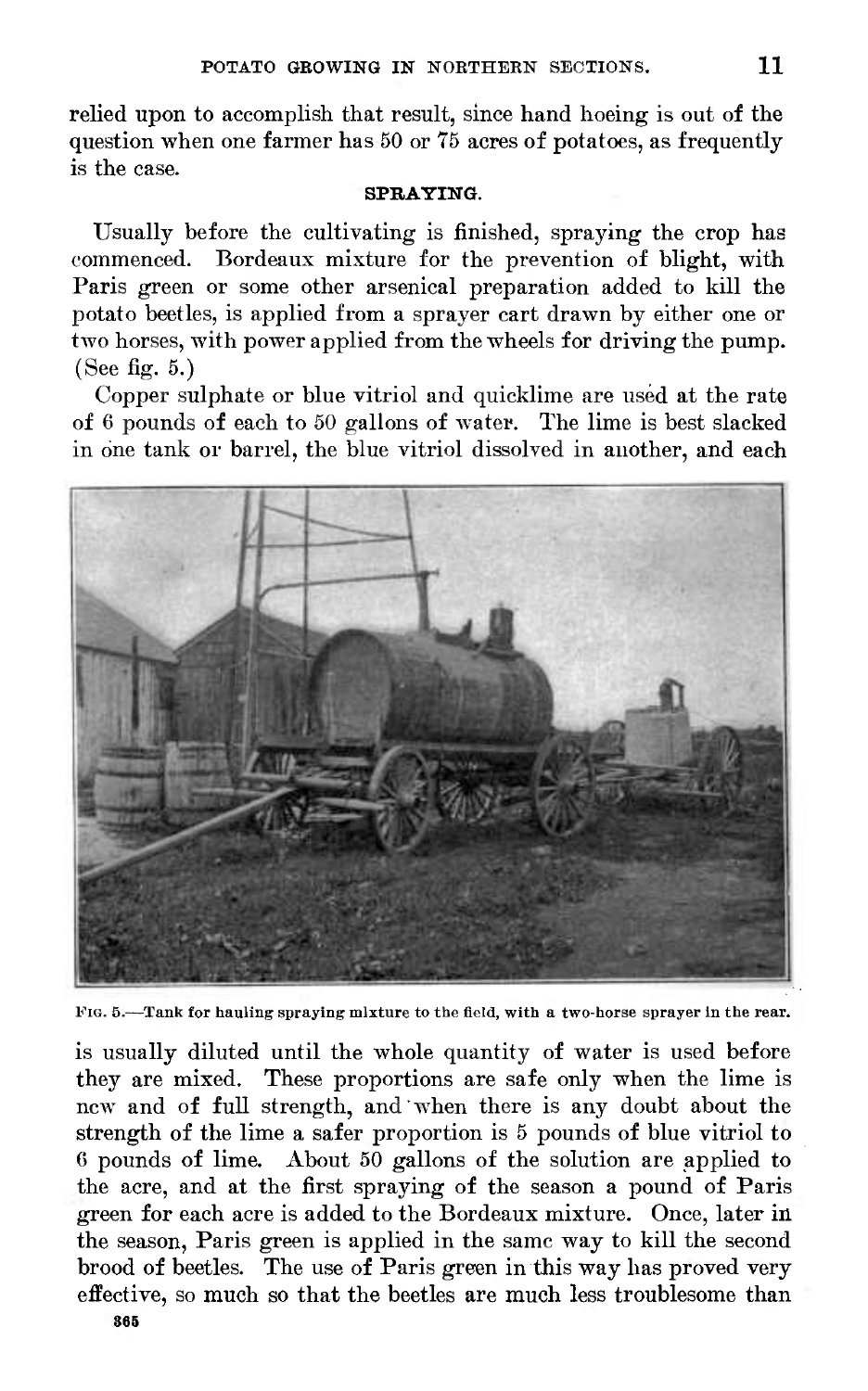they were a few years ago. In the opinion of some of the leading potato growers the principal requisite in applying Bordeaux mixture is to have on the spraying apparatus a pump of sufficient capacity to produce a very fine, mistlike spray which will drift all through the mass of growing vines in the row and settle upon all parts of the foliage. Spraying is done from three to five times during the growing season, and is considered an absolute necessity for a successful crop, so that very few potato growers in Aroostook County think of doing without spraying their crops for prevention of blight.

#### **DIGGING.**

The Green Mountain is the principal variety of potato grown in Aroostook County, but the Irish Cobbler and one or two less im-



FIG. 6.—Digging potatoes near Caribou, Me., showing the heavy elevator digger and the low-down wagon used.

portant early varieties are grown to some extent. Some of the earlier ones are ready to dig about August 20 or 25.

Digging usually is carried on with only short interruptions from about the 20th of August until the middle of October, when it is usually necessary to have all the crop dug and stored on account of freezing weather. The great bulk of the crop is dug between September 20 and October Í0.

The crop is dug entirely by machine, one of the large, heavy elevator diggers being found necessary. (See fig. 6.) This work requires either two or four horses, according to the condition of the land. The digger will usually turn out about 3 acres a day, and **865**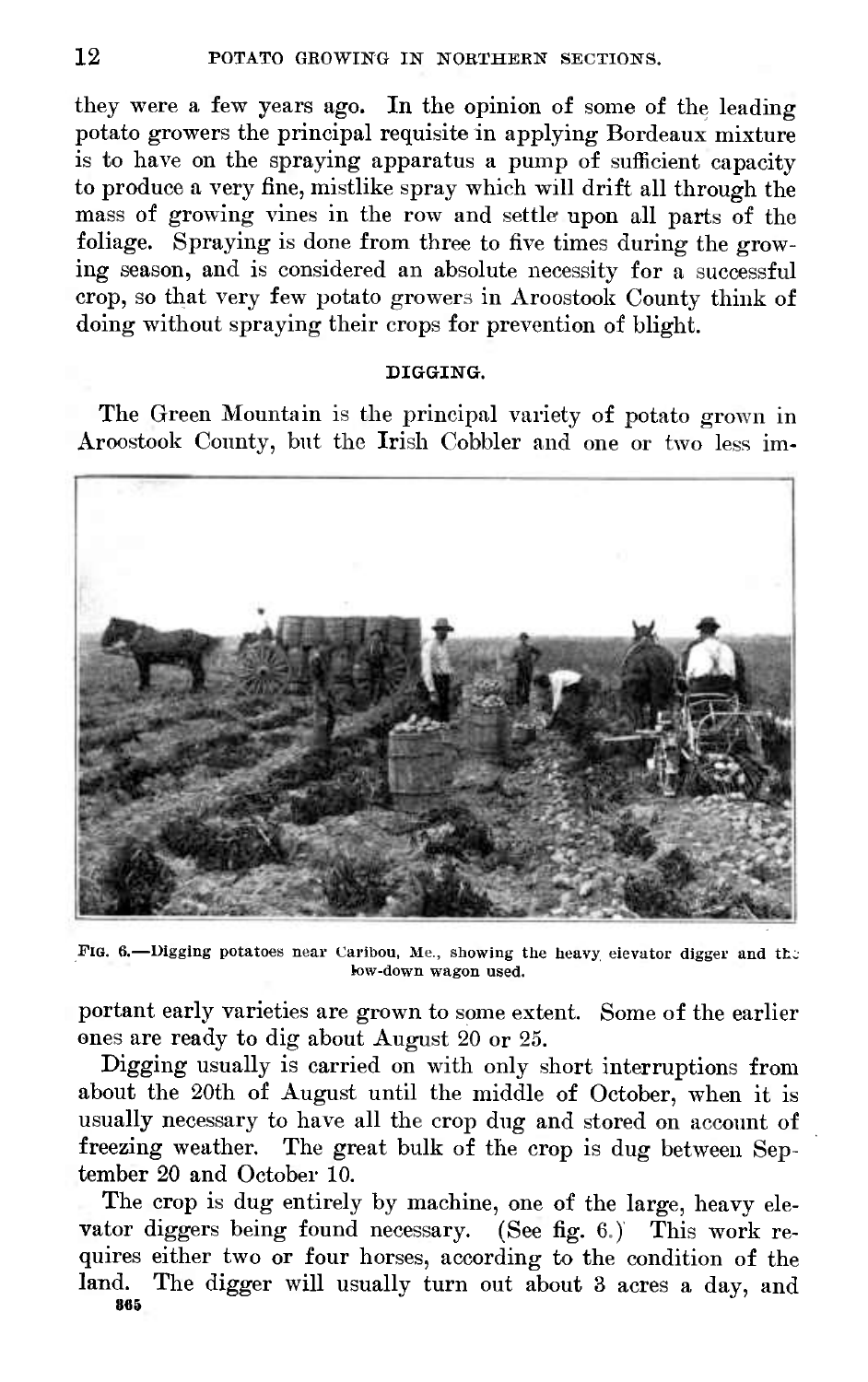from seven to nine pickers are required to keep up with it. This is about the only hand labor required, since the crop is worked entirely by machine from the time the seed is ready for the planter until the potatoes are turned out of the ground and lie ready for picking up. Not only is hand work limited to these two operations, but for the major part of the machine work the man is not required to walk. This plan of operations involves considerable expenditure for machinery, but enormously increases the efficiency of one man.

#### **USE OF MACHINERY.**

Mr. J. M. Ward, of Limestone, Me., enumerates the necessary machinery for potato growing as follows :

| - 45 |
|------|
|      |
|      |
|      |
|      |

This equipment, with the addition of one wagon of the type known as a jigger (see fig. 6), is operated by two men and four heavy horses. The two men with this equipment are able to prepare for, plant, and handle 50 acres of potatoes up to digging time, when they require six or seven day hands to pick up the potatoes. This, of course, is an expensive equipment compared with that formerly used on the potato crop, which was as follows :

| 15 |
|----|
|    |
|    |
|    |
| 43 |

Without question the additional outlay increases the acreage which two men can handle just about in proportion to the increase in cost.

#### **STORAGE.**

Most of the farmers have potato houses or cellars constructed for storing their stock and holding the unsold portion of the crop through even the coldest weather until they can market it. Some growers, especially those near town, depend on the warehouses of the dealers alongside the railroad tracks. The common type of storehouse on the farm is a cellar walled up with concrete or stonework, about 8 or 9 feet deep, with a low wooden roof above it, giving a considerable space for the storage of tools, barrels, etc., on the floor above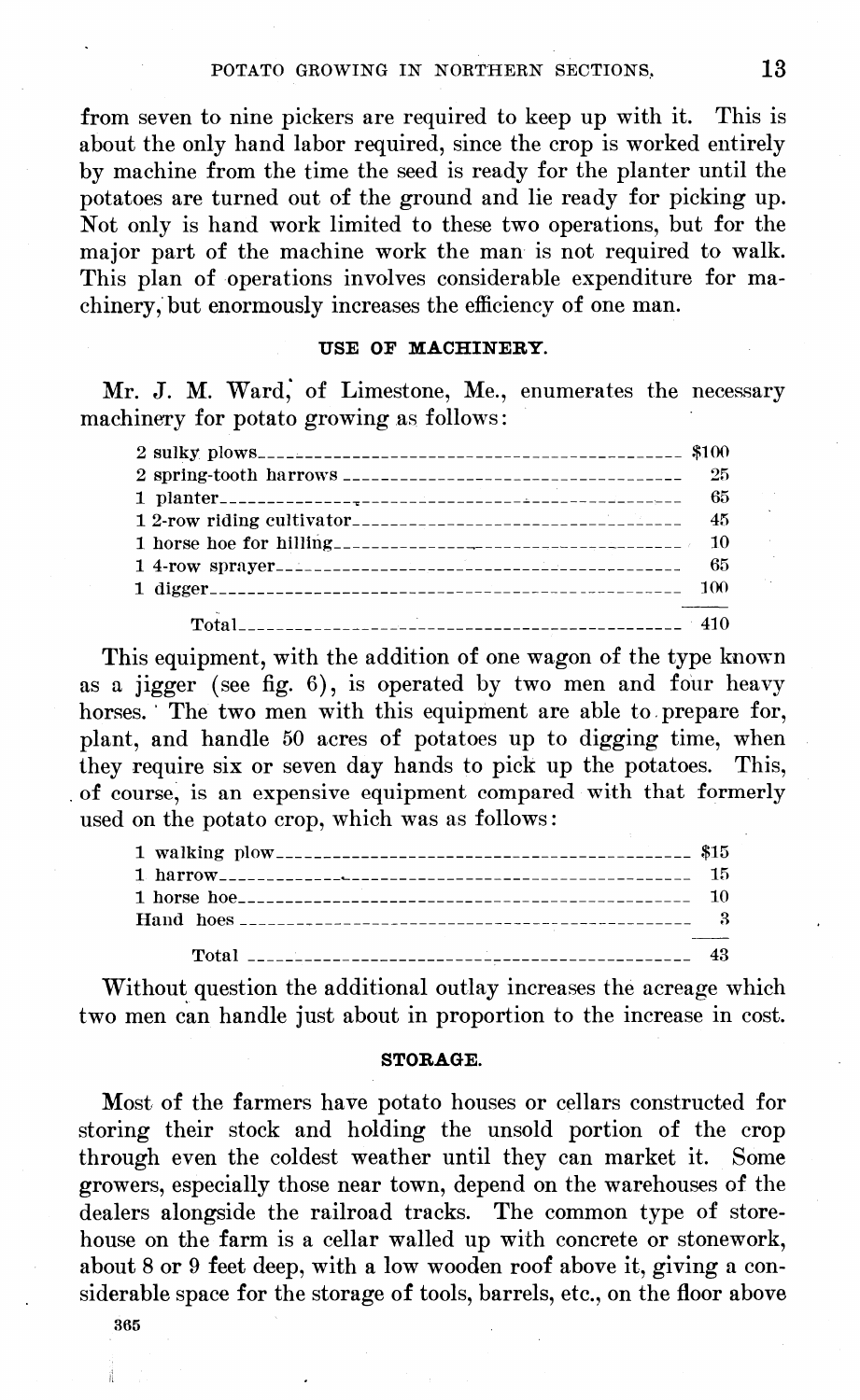the cellar portion. (See fig. 7?) These cellars are usually built on the side of a hill, so that the potatoes are unloaded down through the floor in the fall and taken out at a lower doorway during the winter.

#### **PROFITS.**

The crop has been averaging for the past few years a price of \$1 per barrel, or a little better, to the farmer at the shipping station, and at that rate proves a very profitable crop, for it is estimated to cost from \$50 to \$60 an acre to grow 100 barrels, counting in the cost



of labor, seed, fertilizer, and rent of land. Although this would indicate a profit of from \$40 to \$50 per acre, or perhaps a little more, it must be remembered that this crop is produced not oftener than every third year on a given piece of land, and in

FIG. 7.—Potato storage cellar at Limestone, Me.  $\qquad$  the interim the grain crop and hay crop will pay no such profits, although the yields of both are good and their production is well worth while. On many potato farms of Aroostook County much of the hay and grain is sold, usually to the logging camps in the lumbering country quite close at hand.

#### **IMPORTANCE OF CLOVER IN THE ROTATION.**

One frequently finds large farms of 200 or 300 acres, having perhaps 200 acres of tillable land, on which are kept only sufficient horses for handling the crops and one or two cows for the home supply of milk and butter. "With so few live stock from which manure may be obtained, it is reasonable to conclude that the rotation involving a crop of clover on which to grow the potato crop is an essential. On some of the older farms, where oats and hay had been grown for a long term of years, the present system has done much in the last twelve or fifteen years to improve the condition of the land. It is often claimed that under the present system, even without barnyard manure, the land is gradually improving. So long as the clover crop is a success on these farms the system bids fair to prosper. If for any cause, however, the clover crop should cease to be successful, the prospects of this system of farming would be seriously injured. 365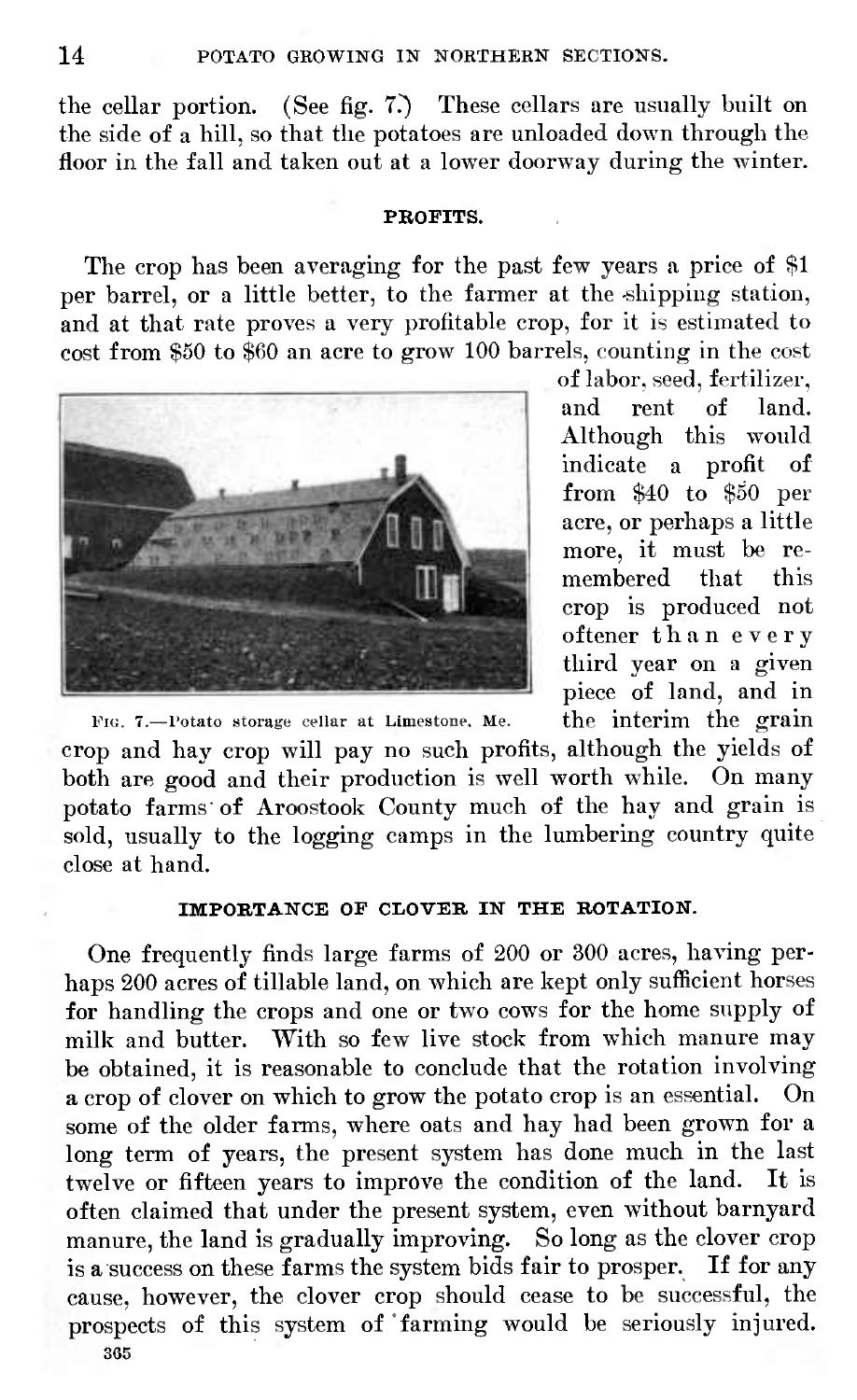When land located near a town is renting at from \$14 to \$16 an acre for one year for the purpose of growing a crop of potatoes, men who hire such land are often willing to pay \$2 an acre more if the land has a good clover sod on which to plant their crop than if it has merely an old grass sod.

#### **CABEFUL CULTIVATION THE KEYNOTE OP SUCCESS.**

As further evidence that successful potato culture, even in Aroostook County, is largely due to the treatment of the crop, some experience with individual fields may be quoted.

Of a number of acres of potatoes grown at Houlton, Me., one season recently, a part of the field was harrowed twice with a spring-tooth harrow; the rest of it was harrowed thoroughly four times, twice with a disk and twice with a spring-tooth harrow. In all other respects the two portions of the field were treated alike. The crop on spects the two portions of the field were treated alike. the portion which received the less harrowing averaged 80 barrels per acre and that on the thoroughly harrowed part 100 barrels per acre.

Again, on a small field of  $3\frac{1}{2}$  acres in the northern part of Aroostook County the crop was cultivated fourteen times during the season of 1904. The land had previously been handled for several years in an excellent manner as regards rotation and tillage. In an adjoining field on very similar land another farmer raised 64 acres which received two cultivations for the season, once with a cultivator and once with a horse hoe. The latter field had received less careful management in previous years. In other respects the two lots differed little in treatment. The yield on the first was 140 barrels per acre, or 490 barrels on  $3\frac{1}{2}$  acres. The yield on the second was  $70\frac{3}{2}$  barrels per acre, or 460 barrels on 6£ acres—30 barrels less in all than on the smaller lot.

The thorough and frequent working of the land for the potato crop has accomplished another result. When the present system of potato culture was commenced in northern Maine, witch-grass, or quack-grass, threatened the success of the business most seriously. At the present time this weed is one of the least serious difficulties to be overcome. Thorough working of the land occupied with a potato crop is part of the solution for this problem. This includes especially the work of the potato digger, for it shakes loose from the row any witch-grass roots which may have escaped the cultivation of the early season. A short rotation is another factor tending to the extermination of witch-grass by giving little opportunity for it to occupy the land.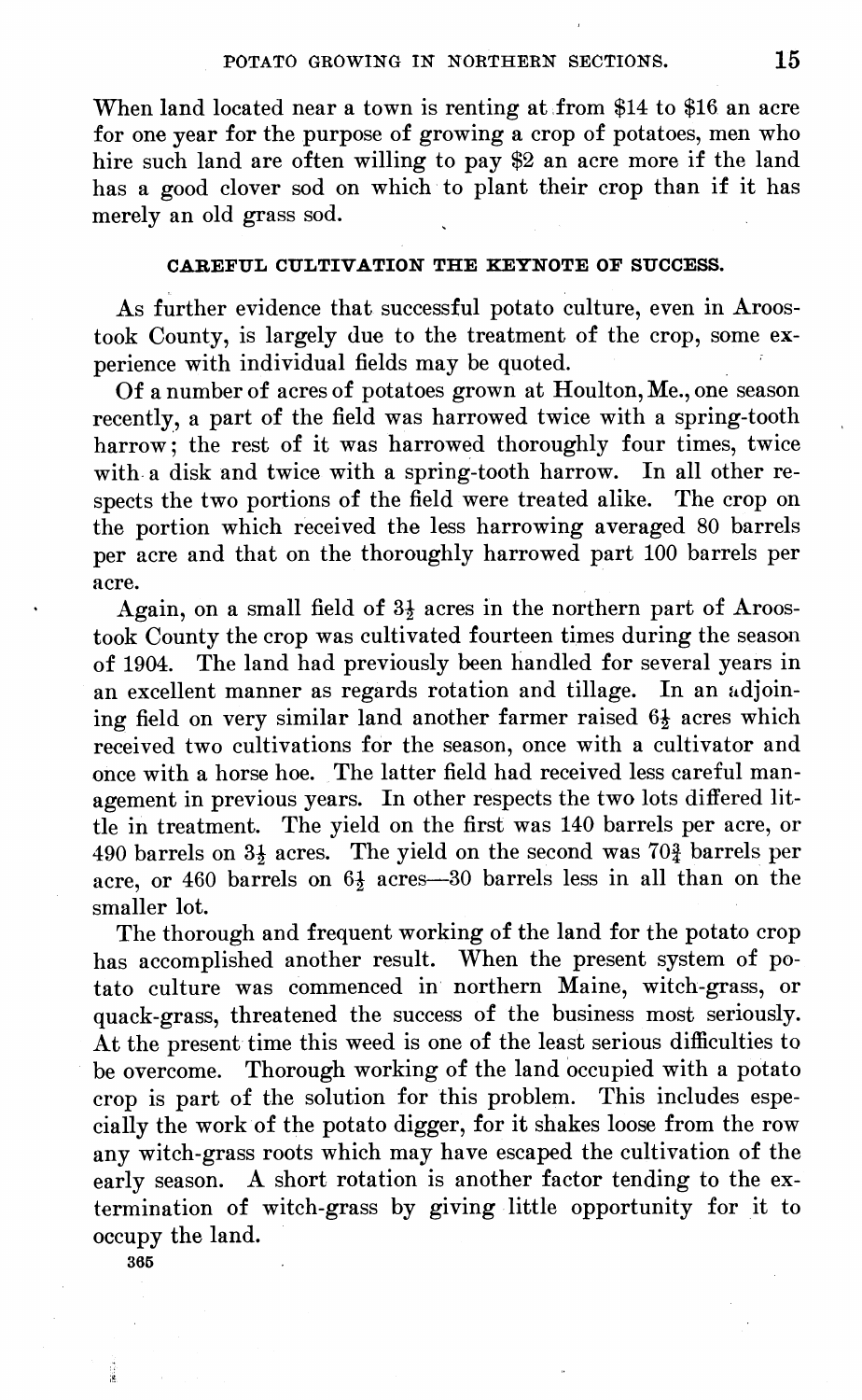### **METHODS EMPLOYED IN GROWING POTATOES IN OTHER SECTIONS.**

As an indication that the success of these potato growers is not by any means largely due to their local conditions, it is well to note the success of potato growing according to similar methods in other localities.

# **POTATO GROWING IN CENTRAL AND SOUTHERN MAINE.**

In central and southern Maine, where the land has been considered unsuited to potato growing and is valued at from \$25 to \$40 an acre, in contrast with the \$80 and \$100 land of Aroostook County, the same methods have been applied with equal success. One often hears of Aroostook County farmers who have sold their expensive land in the northern part of the State and are buying cheaper farms in the southern counties.

On the farm of W. J. Thompson, in Kennebec County, Me., 10 acres of potatoes were grown according to the Aroostook system in 1907, that method being followed throughout in culture, in the application of fertilizer, and in spraying. All the labor of men and teams was hired at current prices. The total cost of 10 acres for labor, seed, fertilizer, and spraying materials, including the hauling of the potatoes to market, was \$754, of which \$144 was for transportation to market. The land used was old, run-out fields and pasture, and no barnyard manure was applied. There was a yield from 10 acres of 1,800 bushels of market potatoes, which sold at 72 cents, bringing \$1,296, a profit of \$542 on the 10 acres. This farm was located some 200 miles nearer the large markets than is Aroostook County, and accordingly the better price for the crop made up for the lighter yield. To raise 18 acres of oats, following the potatoes of the previous year, cost \$216 for labor and seed, but with no additional fertilizer. The oats yielded 40<sup>1</sup> bushels per acre, or 730 bushels in all, which sold at the farm for 60 cents a bushel, amounting to \$438, and 13 tons of straw, valued at \$4 a ton, giving a profit on the 18 acres of \$274, or of \$222 on the grain alone. A good stand of clover was also obtained that year and the previous year, the clover-mixed hay yielding at least  $1\frac{1}{2}$  tons per acre in 1907, having been seeded with oats the year before. These figures would indicate that on a good clover sod, such as is now becoming available on this farm, as large yields of potatoes can be obtained as are common in Aroostook County.

#### **POTATO GROWING ON LONG ISLAND.**

Some variations of the Aroostook plan are employed in numerous other places. On Long Island, for instance, in the truck-growing  $365$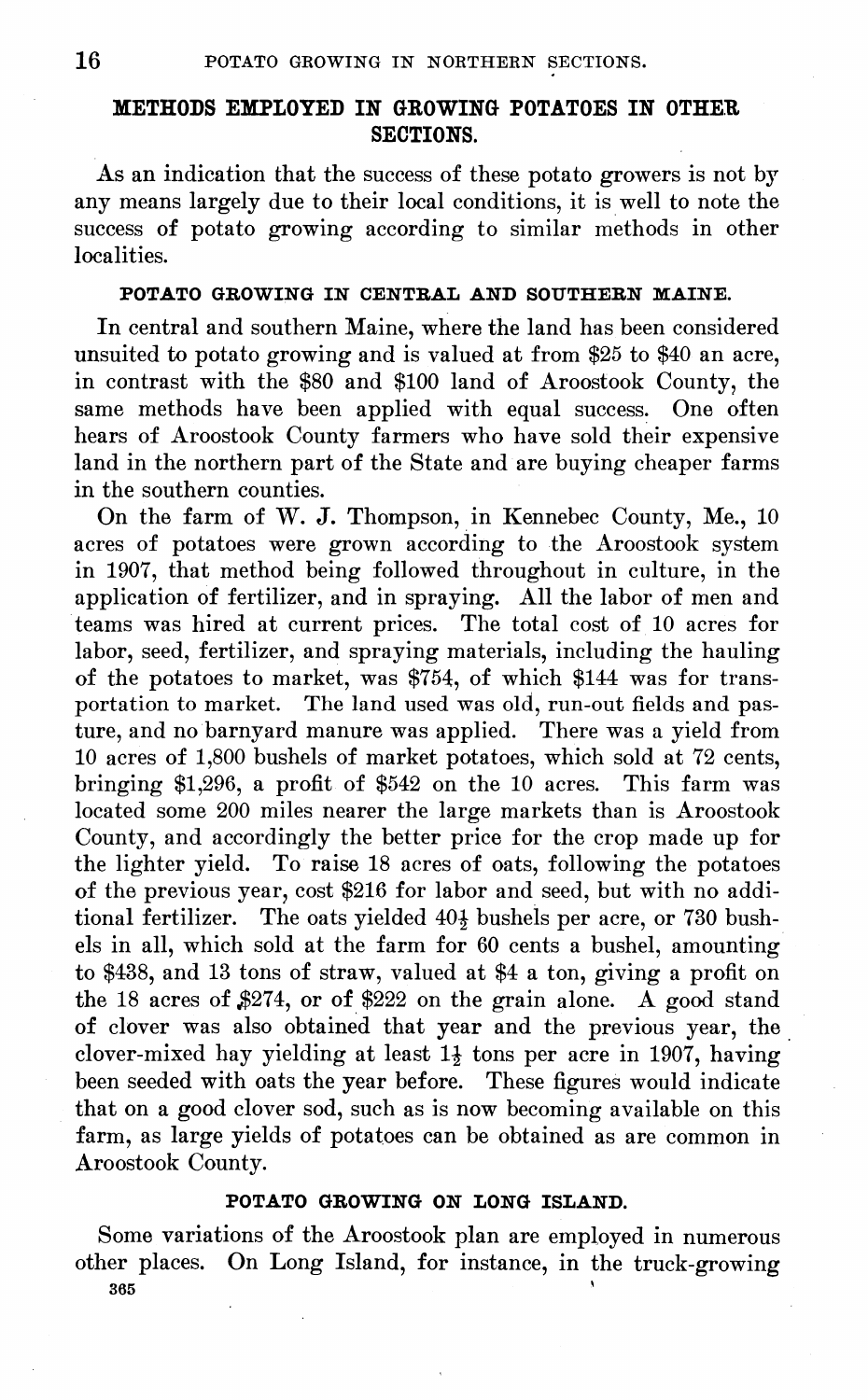section very similar methods are employed. The one different feature worth noting seems to be that level cultivation is the general rule on Long Island. Aside from this, the milder climate of Long Island allows the use of crimson clover. Although that crop is not hardy enough to survive the average Long Island winter, the experience of one farmer there has shown that when sown in August, following rye, it will make sufficient growth before winter to be worth while plowing under the following spring for potatoes, and this allows a crop of potatoes every other year and a crop of winter rye, usually profitable for the straw, in the intermediate year. The level cultivation on Long Island is due mainly to the difference in the supply of available moisture. In northern Maine the method of hilling previously described is frequently necessary to keep superfluous surface water away from the potato plants. On Long Island level culture is utilized to help retain the available supply of moisture in that region of more sandy soil and less abundant rainfall. There, instead of using the horse hoe to any extent, the early cultivation of the potato crop is done almost wholly with the weeder, this implement being used sometimes three times, or continuously until the plants are  $5\,\overline{\text{or}}\,6$  inches high. From that time on the crop is worked with a cultivator, and any attempt to hill up the rows is avoided.

Spraying with Bordeaux mixture is practiced in the same manner as in Aroostook County. In addition many potato growers on Long Island are using the formaldehyde treatment on their seed potatoes to reduce the damage from scab. This disinfection is usually accomplished by soaking the seed potatoes for an hour and a half in a solution of <sup>1</sup> pint of formaldehyde to 30 gallons of water. The soaking is done before the seed is cut and then the seed is spread out to dry. In this way the fungus which causes most of the scabby potatoes, in the East at least, is destroyed so far as the tubers are concerned, and the seed potatoes are considered to be one of the chief means of spreading this disease. To do this work more rapidly where large quantities of seed are to be treated the seed may be spread on racks and fumigated with formaldehyde gas. For this purpose the racks should be arranged as compactly as possible in a room which may be tightly closed so as to prevent the escape of any of the gas. When the potatoes are all in the racks, 23 ounces of potassium When the potatoes are all in the racks, 23 ounces of potassium permanganate for each 1,000 cubic feet of space in the room should be spread thinly in shallow pans, and over this 3 pints of formaldehyde should be poured. The room should be closed at once and allowed to remain closed for twenty-four hours.<sup>6</sup>

*<sup>a</sup>* For a more detailed account of this method of treatment, see Circular No. 23 of the Bureau of Plant Industry or Bulletins Nos. 141 and 149 of the Maine Agricultural Experiment Station.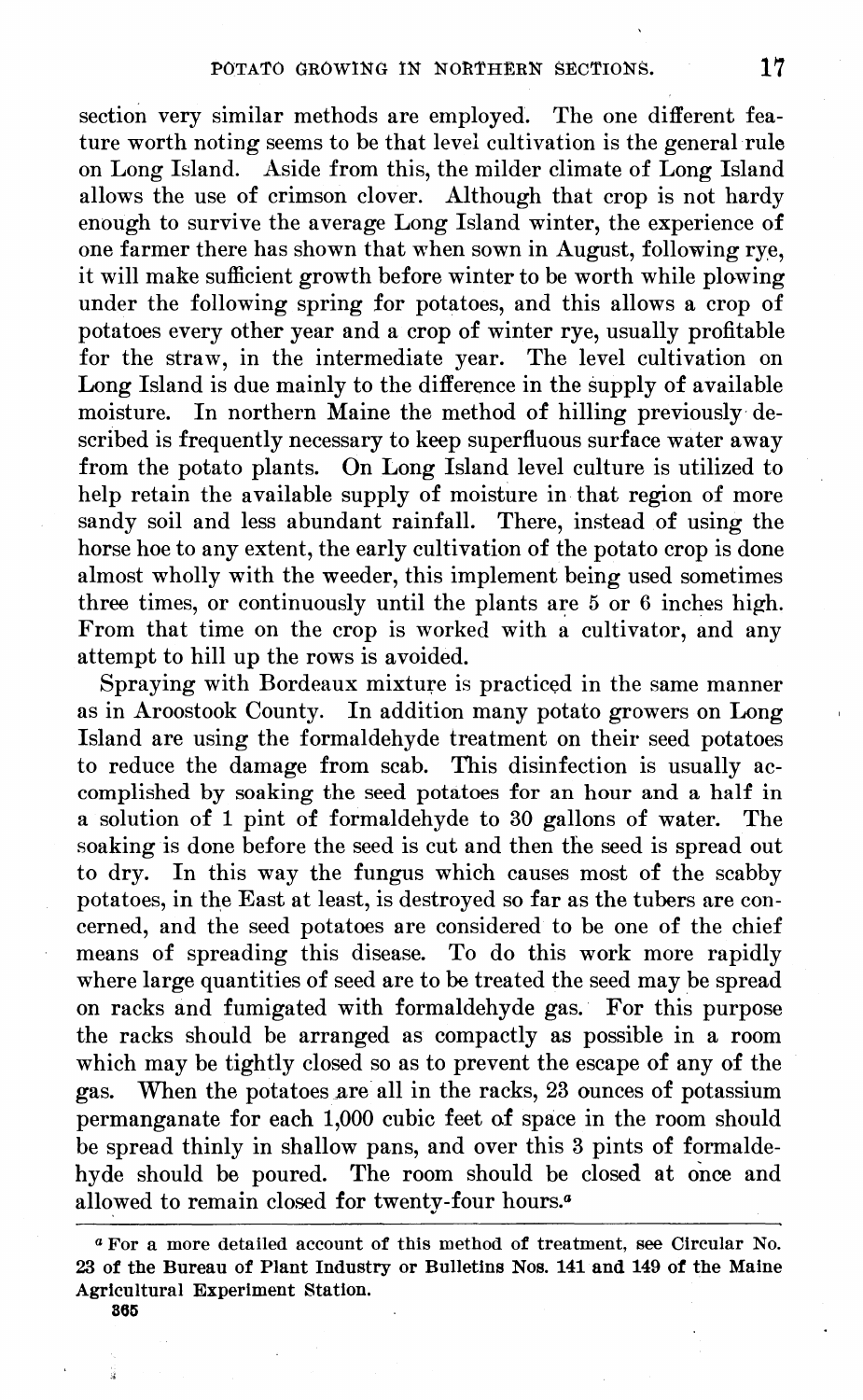#### **POTATO GROWING IN WESTERN NEW YORK.**

Potato-growing methods similar to those described in Aroostook County are employed by numerous planters in western New York on rather heavy soils containing gravel or clay loam, and even where considerable underdraining has proved necessary. Mr. T. E. Martin, of Monroe County, N. Y., has raised 18 acres of potatoes each year on such a heavy soil, all of which it was necessary to underdrain. With a three-year rotation of wheat, clover, and potatoes, fertilized with 1,600 pounds of home-mixed fertilizer, he has grown an average of more than 300 bushels to the acre, and in 1906 raised an average of 417 bushels on the 18 acres. He employs thorough cultivation and thorough spraying with Bordeaux mixture.

Another potato grower in western New York, Mr. J. D. Taylor, of Steuben County, has had repeated success in growing potatoes without commercial fertilizer, using a three-year rotation and stable manure. He gets one crop of hay in the year following the wheat crop, and soon after mowing spreads 20 loads of light, strawy manure per acre on the stubble. He lets the second crop grow up through this and fall down. The whole is then plowed under late in March or early in April and planted to potatoes a month later after thorough preparation. No commercial fertilizer is applied, and with the variety of potato known as Sir Walter Raleigh the usual yield is from 250 to 300 bushels to the acre.

In general it has been found exceedingly profitable in any part of the State of New York to spray potatoes with Bordeaux mixture as a preventive of blight. A series of experiments carried on by the Geneva Agricultural Experiment Station in cooperation with numerous farmers scattered over the State showed an average gain of  $50\frac{1}{5}$ bushels to the acre for spraying. The average net profit from a series of five years of business experiments carried on by the Geneva station in cooperation with numerous farmers was \$19.86 per acre. The average gain in yield for six years in experiments with spraying every two weeks carried on at the Geneva station was 121<sup>3</sup> bushels. A similar series of experiments carried on by the substation on Long Island under drier climatic conditions showed an average gain of  $60\frac{1}{9}$  bushels. This seems to be conclusive proof that the use of Bordeaux spray in preventing loss from blight is a thoroughly profitable proposition in a climate either like that of central New York or of Long Island, where less rain prevails.

#### **POTATO GROWING IN MICHIGAN AND WISCONSIN.**

In Michigan the prevailing practice is to use commercial fertilizers sparingly or not at all. The seed is usually planted farther apart, often being check-rowed 34 or 36 inches apart each way, and the 365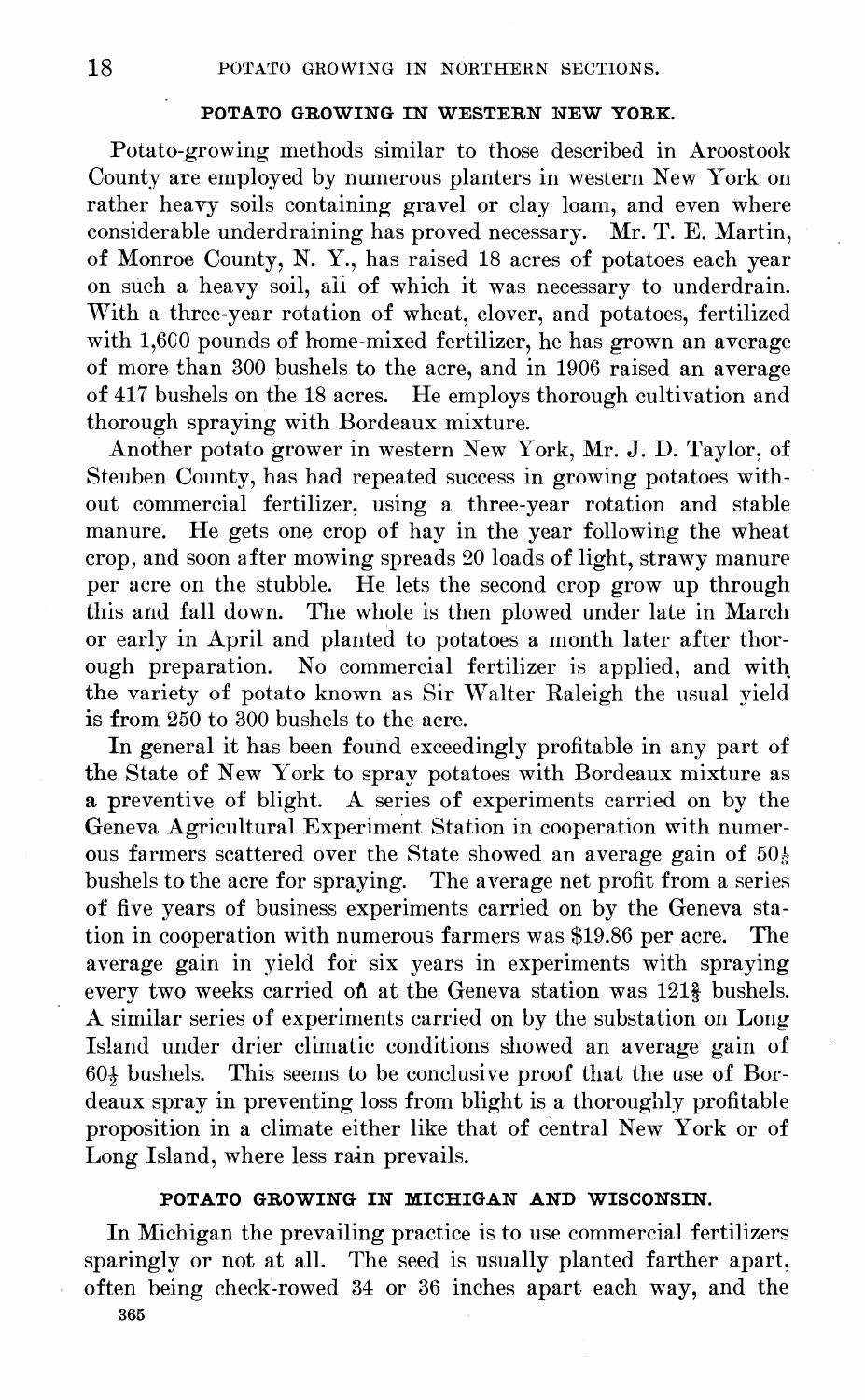work throughout the season is usually done on a less expensive scale than in Maine. There are, however, numerous farmers who get yields much heavier than the 150 bushels, more or less, so commonly grown by the cheaper methods.

One grower who keeps considerable live stock, both cattle and sheep, always plants potatoes on a clover sod which has been pastured by sheep one season after being seeded with grain the previous year. This sod receives a light application of sheep manure during winter after the grain is cut, or perhaps during the summer when it is being pastured. Without commercial fertilizer, with the crop check-rowed 34 inches each way and thoroughly cultivated in both directions, and with the best of seed, more than 200 bushels to the acre are obtained.

A grower in central Wisconsin who keeps a considerable flock of sheep and plants seed taken from the best-yielding portions of his field only has maintained a yield of about 200 bushels an acre, a point which his neighbors who have less live stock and plant cull potatoes have been unable to attain. According to some of the most successful potato growers in Wisconsin the land there is falling off in its potato production even when clover sod is available, but wherever live-stock raising is being introduced and a supply of barnyard manure becomes available the crop is much larger. An application of 15 loads of barnyard manure per acre, each load weighing a ton to a ton and a half, has been shown to approximately double the potato crop, and when carefully applied—that is, not immediately before potato planting—has shown no bad results in causing scabby potatoes. In central Wisconsin dairy cattle and the use of silos seem to be increasing, and as this type of farming comes in, involving a more rapid crop rotation upon the land and the return of humus to the soil by means of barnyard manure at the same time, the potato yields promise to increase steadily.

Commercial fertilizers are still more in general distrust by the majority of potato growers in Wisconsin than by those in Michigan, but it is very probable that a judicious use of commercial fertilizer containing a high percentage of potash could be profitably employed by these men in connection with available manures and clover sod.

Spraying with Bordeaux mixture for blight is generally considered unnecessary in Michigan and Wisconsin, but the experience of growers who have used this mixture indicates that its use would result in sufficient gain in yield when the blight is severe to pay a handsome profit on the cost of spraying every year. For instance, in Van Buren County, Mich., on the farm of Mr. Jason Woodman, the portion of 365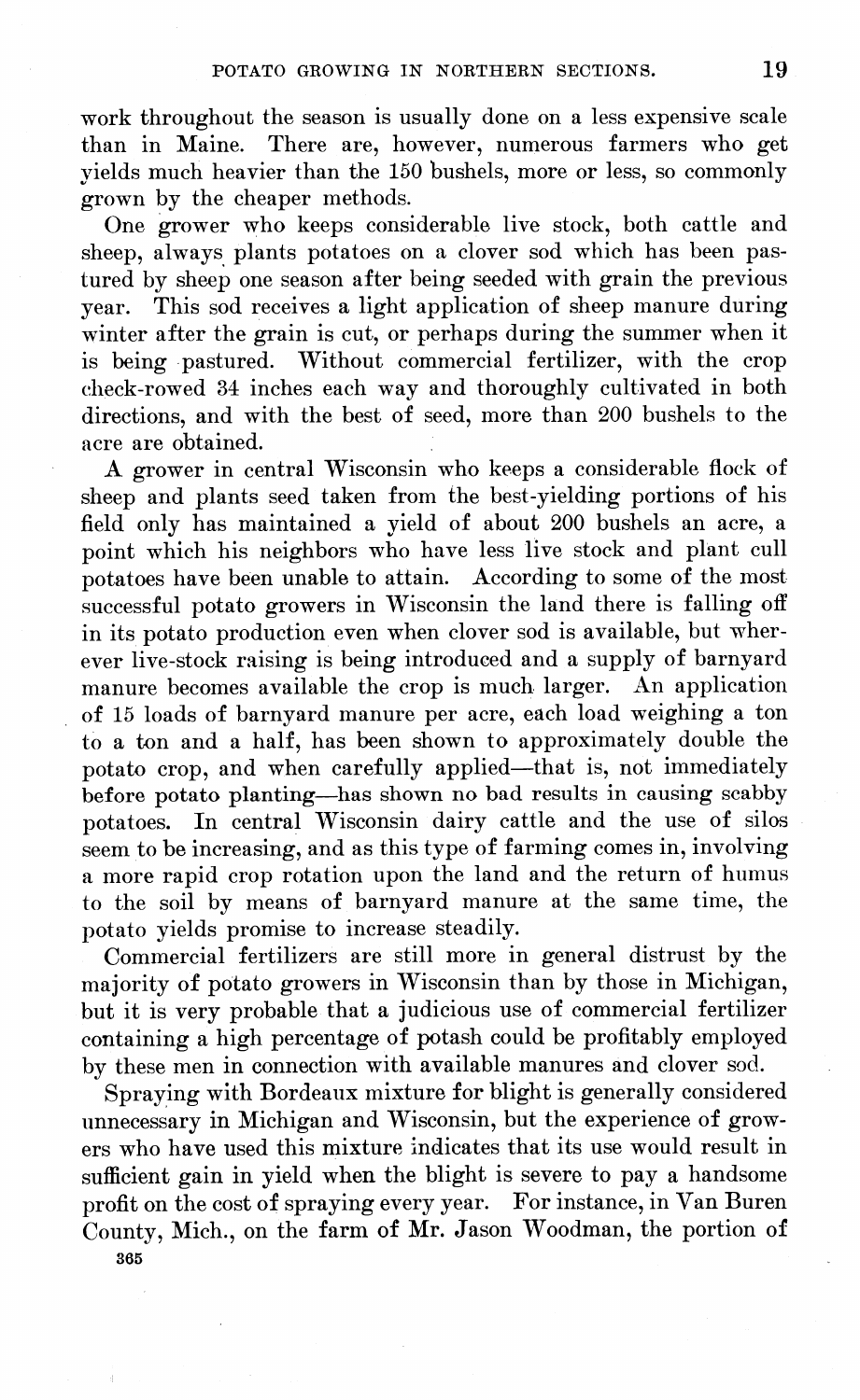the potato crop in 1907 which was carefully sprayed with Bordeaux mixture produced a yield of 263 bushels per acre, and the unsprayed rows at the rate of 168 bushels per acre. Where horse spraying outfits are employed to apply Paris green to the potato crop it would be very little added expense to use Bordeaux mixture at the same time and so protect the crop from blight.

# **VABIOXTS MEANS EMPLOYED IN HANDLING THE CHOP.**

In other sections of the potato-growing States different means are employed with certain parts of the handling of the crop. On some of the sandy loam soils fairly satisfactory work is done m digging by the use of a simple plow digger, such as is shown in figure 8. In some of the more western localities the crop is sorted in the field with



the aid of a screen which is dragged along the field. (See fig.  $9.$ ) In those same sections a rough dugout takes the place of more expensive cellars. In some parts of Michigan and Wisconsin the crop is stored in pits in the field until it can be marketed, but has to be shipped or taken to some

FIG. 8.—Potato digger of one of the simplest types.

permanent storage before winter sets in. These pits are made by merely digging off the surface soil to the depth of a foot or a little more, then piling in the potatoes to perhaps 3 feet above the surface of the ground. After that they are covered with a layer of straw, and then with the loose soil that was dug off at first. (See fig. 10.)

# COST OF PRODUCING POTATOES.

The following table represents the usual expense of growing an acre of potatoes in Aroostook County, Me., and in many parts of Michigan and Wisconsin. In fact, the second column of figures will 365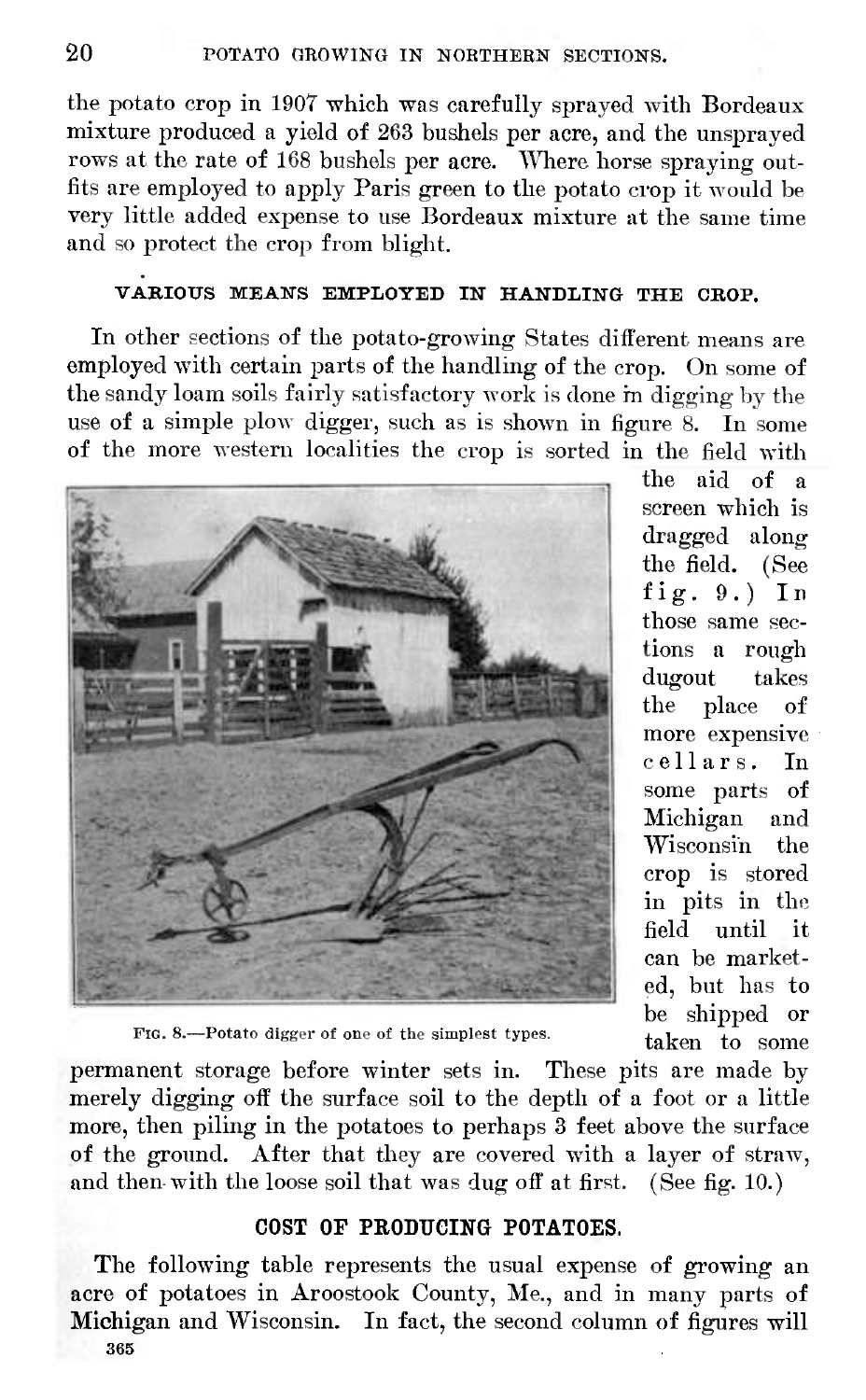represent the expense put into growing the crop in most localities where potato growing is carried on on a less expensive and thoroughgoing basis.

TABLE II.—Cosí *of producing <sup>1</sup> acre of potatoes in Maine and in Wisconsin.*

| Cost of supplies and labor.<br>with rent of land.                                                                         | Maine.                         | Wiscon-<br>sin.          | Cost of supplies and labor,<br>with rent of land. | Maine.                          | Wiscon-<br>sin.                |
|---------------------------------------------------------------------------------------------------------------------------|--------------------------------|--------------------------|---------------------------------------------------|---------------------------------|--------------------------------|
| $Plowing$<br>$Harrowing \dots \dots \dots \dots$<br>Fertilizer<br>$\text{Seed} \dots \dots \dots \dots \dots \dots \dots$ | \$1.50<br>.50<br>24.00<br>5.00 | \$1, 25<br>$-25$<br>2.50 | $Cultivating$<br>Digging<br>Rent of land          | \$3.50<br>3.00<br>6.00<br>15.00 | \$1.90<br>a.80<br>2.10<br>5.00 |
| $Cutting$<br>Planting                                                                                                     | $\frac{.75}{.75}$              | .60<br>.60               | $Total$                                           | 60.00                           | 15.00                          |

« For beetles only.

The more expensive method of growing potatoes usually gives a yield of 275 bushels or more to the acre. Unless an application of

barnyard manure is made in addition to the expense estimated, at an added cost of from \$5 to to \$10 per acre, the less expensive method rarely produces more than <sup>125</sup> bushels per acre and in a great many instances decidedly less than 100 bushels p e r acre. The increase in yield as a result



FIG. 0.—Sorting potatoes in the field over a portable screen.

of the more costly method is sufficient to more than pay the difference in cost, supposing potatoes to sell as low as  $33\frac{1}{3}$  cents a bushel. One hundred and twenty-five bushels per acre grown at a cost of \$15 per acre and sold at  $33\frac{1}{3}$  cents per bushel yield a net profit of \$26.66 per acre. Two hundrd and seventy-five bushels per acre grown at a cost of \$60 per acre and sold at  $33\frac{1}{3}$  cents per bushel yield a net profit of \$31.66 per acre. The second profit is \$5 more per acre than the first.

A farmer in Van Buren County, Mich., states that his potato crop, mostly marketed in the fall, sold at an average price of 44 cents a bushel for a period of ten years. At the latter price the more expensive method of culture would yield a profit of \$61 per acre, against \$40 from the cheaper method. Furthermore, some of the leading 365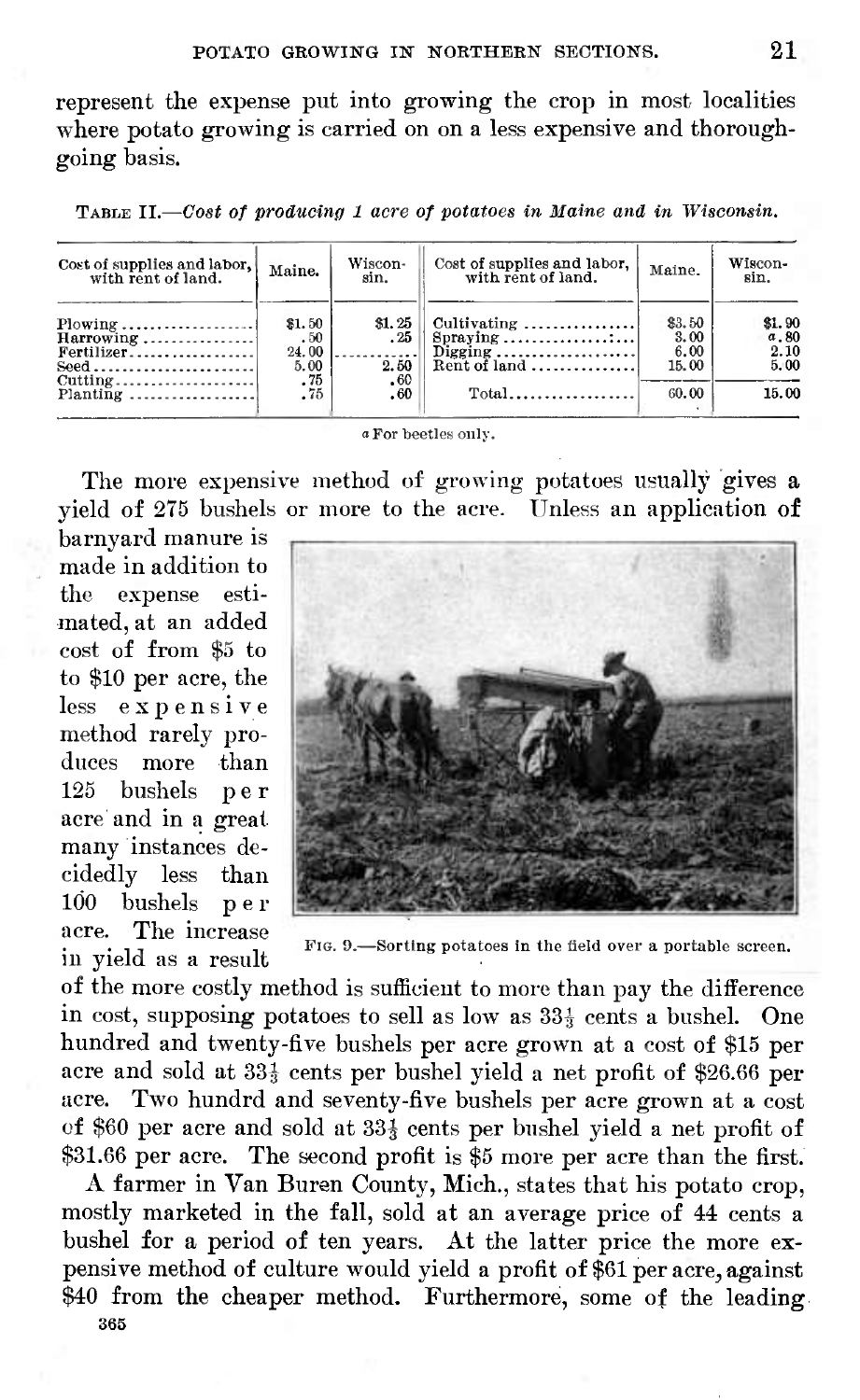potato dealers of the North have stated, emphatically that a better quality of potatoes is normally obtained with large yields than with small.

#### **PROBLEMS CONFRONTING AROOSTOOK COUNTY GROWERS.**

Although the present system of potato growing in Aroostook County is proving fairly profitable to the growers, one is forced to ask how long this condition will exist before the clover crop becomes less dependable. This question arises when one considers the results that have come to other sections where a similar system of farming, involving little or no live stock, has been followed. When mixed



FIG. 10.—Pit used for storing potatoes in the field, near Greenville, Mich.

clover hay is sold to the logging camps at \$8 or \$9 a ton, as has frequently been the case in Aroostook, it is questionable how much profit is to be had by curing the hay crop and selling it at such prices. At the usual price for commercial fertilizers a ton of clover hay contains something like \$9 worth of nitrogen, phosphoric acid, and potash. Accordingly, a few of the most successful potato growers do not try to make hay when it will interfere with giving proper care to tilling or spraying their potato crop. They have found it more profitable to spend all the time necessary in caring for the potato crop and then to cut and cure only so much hay as time will allow. Then if time is not sufficient for curing their whole hay crop some -365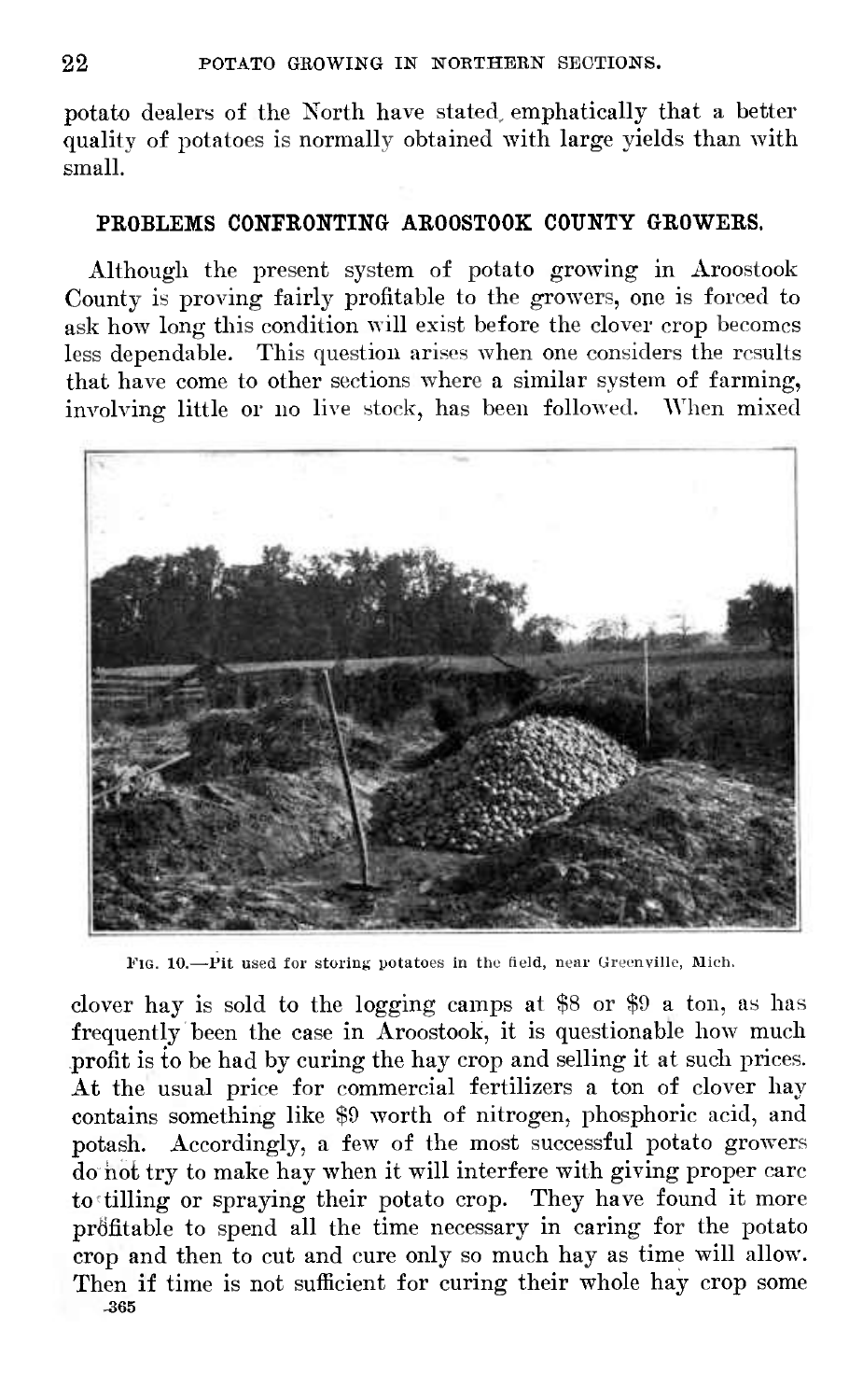of the fields are mowed and the grass allowed to lie on the ground until time to turn the sod under for the next year's potato crop.

In the particularly rainy season of 1907, when the crop fell way below the average in Aroostook County, Mr. D. D. Powers followed such a plan as this and let a large number of acres of hay go to waste so far as the hay was concerned. Mr. Powers, however, harvested a crop of potatoes which was about 90 per cent of a normal yield, while several of his neighbors who neglected the care of their potatoes during the summer in order to cut their hay harvested that fall only about 70 per cent of a crop of potatoes. Mr. Powers felt that he was well repaid the same season for following this method and that his potato crop the next year would also be considerably better on the lots where the hay was turned under.

#### **MAINTENANCE OF SOIL FERTILITY.**

It has been frequently predicted by many persons who have studied the situation that some day the clover crop in Aroostook County will be less successful than it now is. If such a time comes potato growers will very soon begin to suffer for want of more live stock in their system of farming. Although the use of an amount of potash in the fertilizer applied to an acre of potatoes which is twice that actually contained in 100 barrels of the crop probably is of great benefit to the ensuing clover crop, it is impossible to determine how long that supply of potash unaided will insure a good stand of clover. In several different places in the United States it has happened that under such a system of farming without live stock the clover crop in the course of time began to fail and in a few years after the clover crop failed everything else followed it. There is such a section in the southern part of the State of New York where clover, potatoes, and small grains were grown successfully until some twenty years ago. At that time for want of live stock as a source of manure the clover began to fail, and for the last fifteen years there has been no successful clover raising in that section and very few profitable crops of grain or potatoes. Farmers in that section, to be sure, were not using fertilizers to any such extent as are the Aroostook County potato growers, but it does not seem safe to prophesy that even with large amounts of commercial fertilizer the clover crop of Aroostook County can be made a success for an indefinite number of years to come. The extension of the dairy industry, which has such a wide development in other parts of Maine, has been predicted for this county. Dairying may come in to some extent and supply the needs for farm manures, but there are frequent and emphatic objections raised when such a statement is made. Some of the most successful potato 365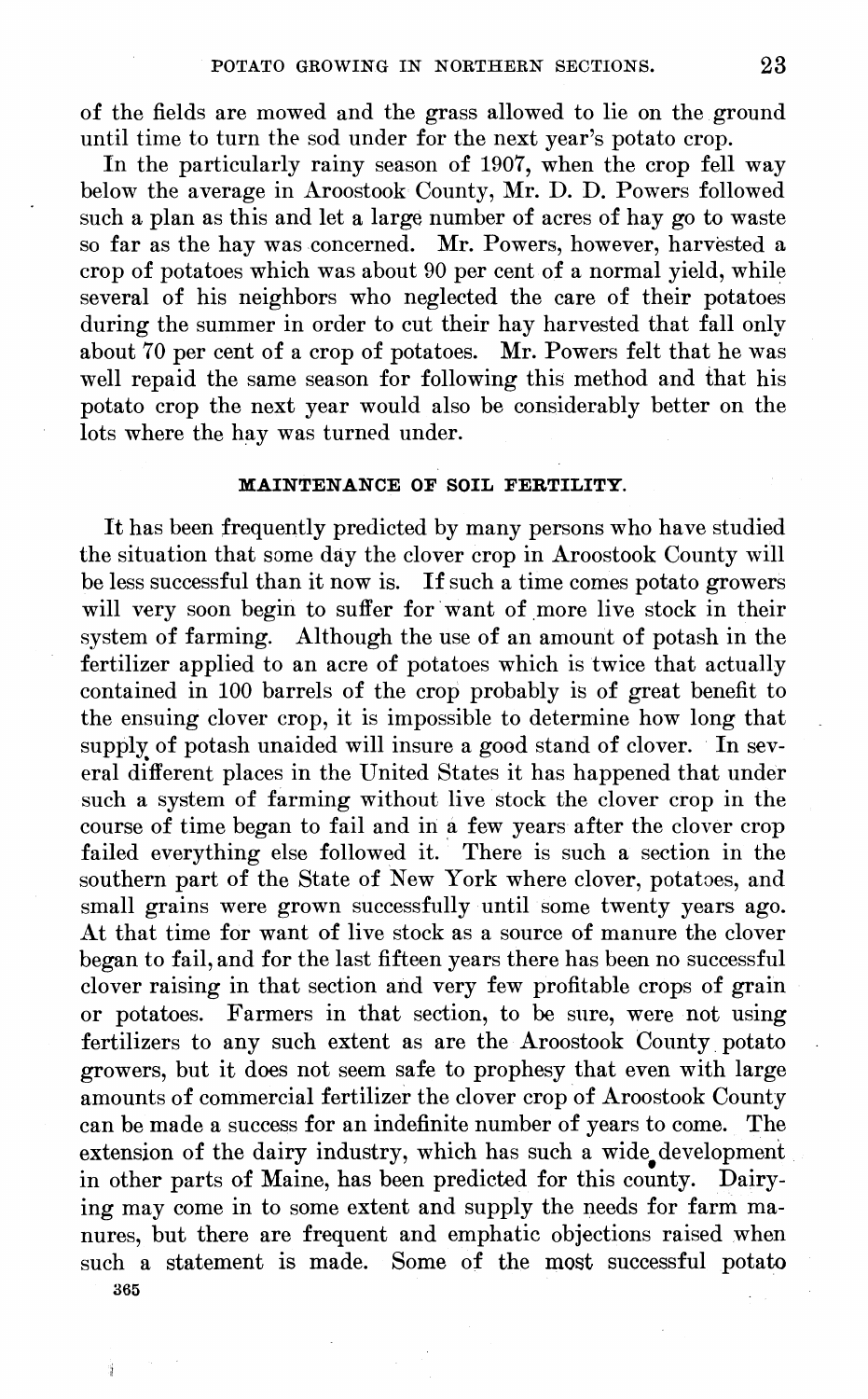growers say that they and their farm laborers are both unaccustomed to the care and handling of dairy cattle and that at certain seasons of the year the time required to care for dairy stock would seriously interfere with the work of potato growing. This objection is very reasonable on farms where the potato business is developed on a large scale, where the acreage grown every year is high, perhaps 50 to 100 acres, and where the owners are not familiar with the methods used in handling cattle.

Pasture land as a rule is of such limited extent as to make sheep raising impracticable. Most potato growers have only a small proportion of the pasture necessary for the number of sheep for which they would have hay. The potato growers of Weld County, Colo., overcome this difficulty by buying range sheep and feeding them for the winter in a small corral. In that way the alfalfa hay grown there in connection with the potato crop and holding the same relative position as clover hay in Aroostook County, Me., is not only consumed on the farm at a profit, but gives sufficient manure to be of great advantage to the farm. There are several farmers in the northern part of Aroostook County, however, whose systems of farming seem to offer another solution of this question. These men are keeping a few brood mares of Percheron blood and find them especially profitable. Heavy draft horses, those weighing 1,400 or 1,500 pounds, are used very extensively in the potato fields, and a good pair is often worth \$700 or \$800. A great many such horses are brought into the county every year and sold at good prices. The men who are raising these animals on a small scale find them the most profitable means of marketing their hay and grain crops, and as the supply of heavy farm horses is scant as a general thing in all the Eastern States the raising of draft horses promises to be one of the most profitable adjuncts to potato growing in Aroostook County. Eaising horses of this type should not be confused with the raising of light-weight horses so often practiced by eastern farmers in trying to raise trotting horses. The ordinary farmer who attempts to raise a trotter is more likely to fail in that and then have a worthless animal so far as good thorough farm work is concerned.

#### **APPLICATION OF BARNYABD MANUEE.**

Some potato growers say they do not wish to put stable manure on the land for their potato crop. There are two ways of obviating this objection. In every section of the potato-growing States there are numerous instances of the application of manure to the potato crop without injury to the quality of the crop. Generally, however, some precaution is taken in applying the manure. It is usually put on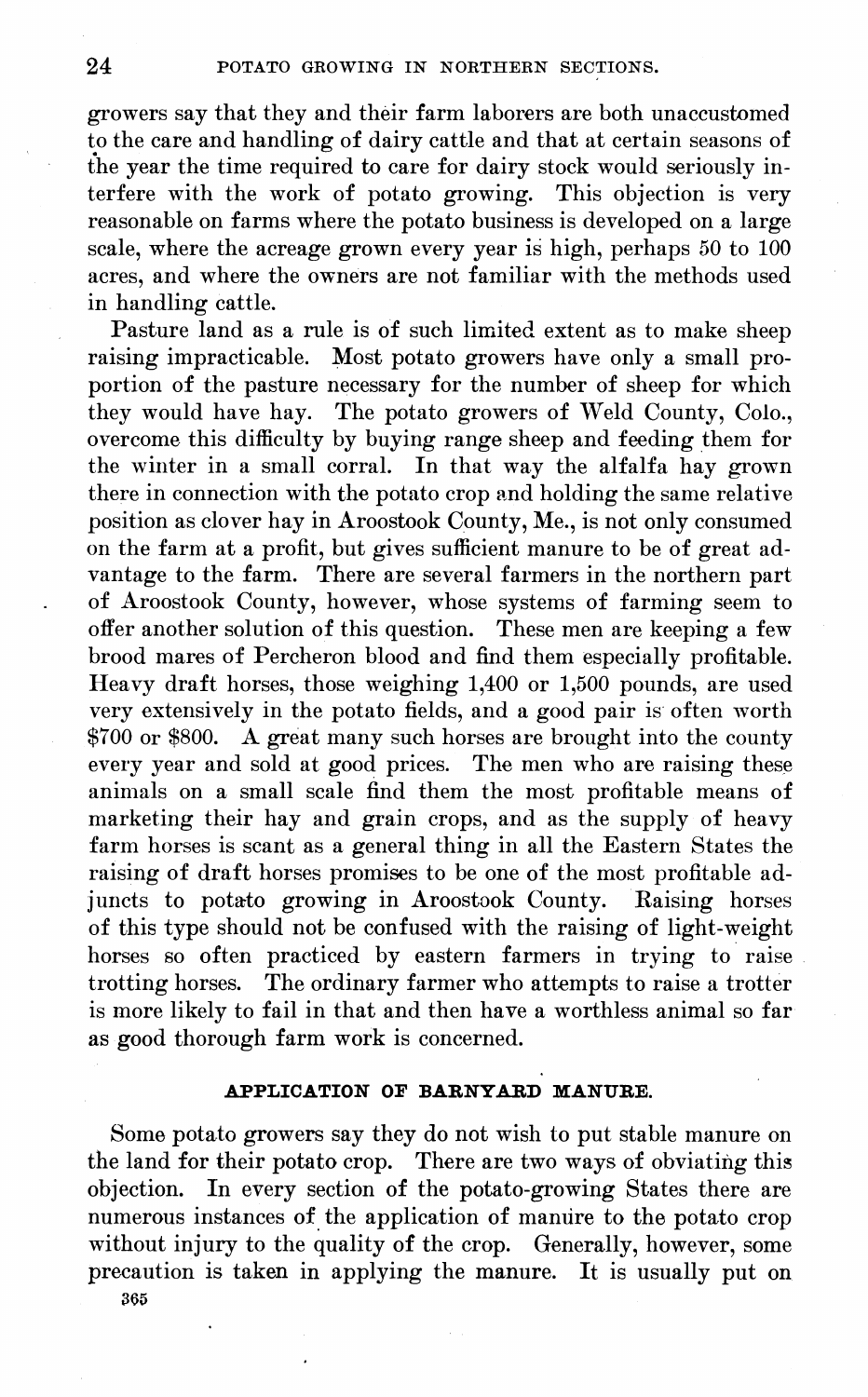the land during the previous summer if the land is to be fall-plowed, or at least applied in the fall or early winter to land which is to be plowed in the spring for potatoes. If bad results to the potato crop are to be feared from this procedure still further precautions may be taken by applying the manure as a top-dressing on new seeding after the grain is cut. The loose, strawy, rather dry horse manure, such as would be produced on a farm where draft horses are raised, would not ordinarily work well as a top-dressing. It would not decay sufficiently fast nor could it be distributed finely enough, but where lumber is so near at hand and relatively cheap, as in Aroostook County, the farmer .will find no difficulty in building some sort of manure shed or small covered barnyard, such as is used in many places in New York and some of the Central States. Under a roof even strawy horse manure when trampled by the stock and allowed to settle and rot to some extent could then be spread successfully as a top-dressing. It would further retain much of its value as a source of nitrogen if treated at frequent intervals with light applications of gypsum, or land plaster.

#### **PBOTECTION FROM SCAB.**

In the opinion of some of the best potato growers in Aroostook County the trouble which threatens them most seriously to-day is the injury of their crop by scab. Up to the present time very little thought has been given to the treatment of seed potatoes for scab, though great care has been exercised\*to avoid any treatment of the potato lands tending to encourage the growth of scab, such, for instance, as the application of wood ashes or barnyard manure. The treatment of the seed potatoes with formaldehyde, either in solution or as a gas, is likely to prove of great benefit to the quality of the potato crop in Aroostook County.

#### **ROTATION WITH CLOVER FOR SEED.**

A further aid in the improvement of this system of farming is suggested by the experience of the farmers in the potato-growing sections of northern Michigan and by an occasional farmer in Aroostook County. In some parts of Michigan a large part of the clover crop is harvested for seed, in some cases the chaff being fed to sheep or other stock and in others spread on the land. In Aroostook County there have been some excellent yields of clover seed and a handsome profit realized from the crop. Mr. J. W. Dudley has grown on his farm in that county a field of clover of  $2\frac{1}{2}$  acres which yielded 5 bushels per acre. The crop was cut August 25, and with clover seed selling at 16 cents a pound was worth \$48 per acre. This crop is less expensive to harvest than hay and always involves less risk in **365**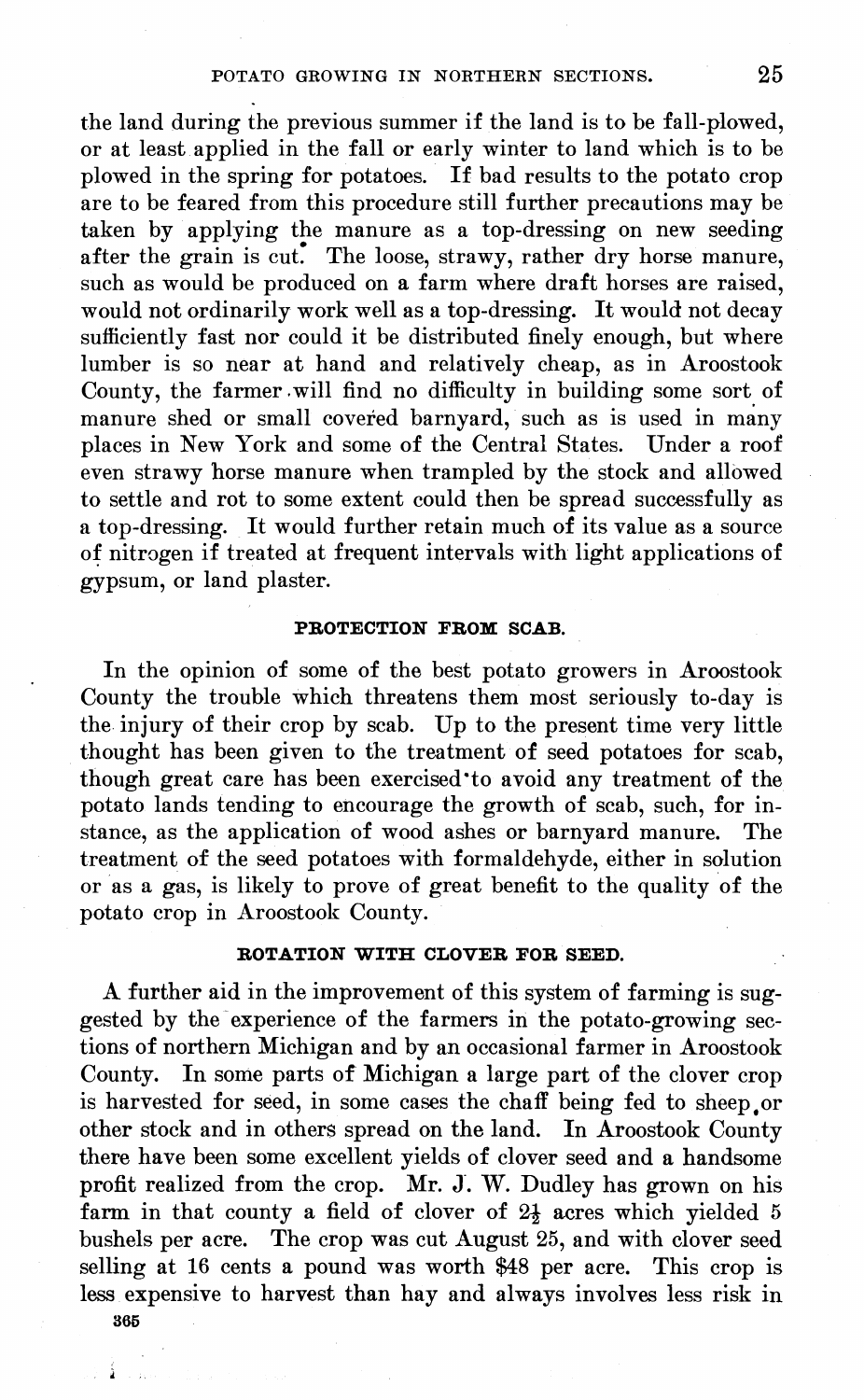curing. Besides these advantages, when the clover crop is harvested for seed, although the seed is sold at a better price than could be realized from hay, all the rest of the crop is returned to the land either as manure or in the form of chaff. With the scarcity of clover seed which has prevailed in recent years and the accompanying high prices, this crop is decidedly one of the most profitable adjuncts to the potato-growing business, especially in those sections where, owing to the latitude, corn is an unsatisfactory crop or where for one reason or another sufficient live stock are not kept to utilize all the feed grown on the place.

#### SEED SELECTION.

The majority of farmers, even those who make a specialty of potato growing, acknowledge that they use for seed the tubers that are too small to sell, and some even tell boastfully how they have followed that plan for many years and are still raising the same variety. It is at the same time noticeable that <sup>a</sup> farmer does not often exhibit a variety of potato which he has grown consecutively for many years from seed produced on his own farm. Why should a variety of potatoes "run out" and be discarded after a period of years any more than a variety of corn or apples ? The common practice of planting cull tubers very probably explains in part the deterioration of a variety in the Northern States, where the potato plant is in a favorable environment so far as natural conditions go. In contrast to the common practice, an occasional farmer is to be found who uses some care in the choice of seed stock. Some take all of the crop from that portion of the field which has the best stand and gives the best yield, both in quantity and quality. Others pick medium-sized tubers of the desired shape and general appearance from the bins after the crop is in storage. These men usually maintain the yield and quality of their potatoes somewhat above that of their neighbors.

#### **SELECTION BY HILLS.**

An occasional potato grower is heard of who gets ahead rather more rapidly by following more thorough methods. One man in Michigan started several years ago by saving a large number of separate hills of potatoes. Each hill was from one seed piece, and only such hills as contained six or more smooth tubers of merchantable size and no cull tubers were saved. Of the potatoes grown in the field the first year, only 16 hills out of every 100 were of the standard required. All the tubers from those hills were planted, and soon enough seed was available for the entire crop, the selection in subsequent years being made from the most thrifty-appearing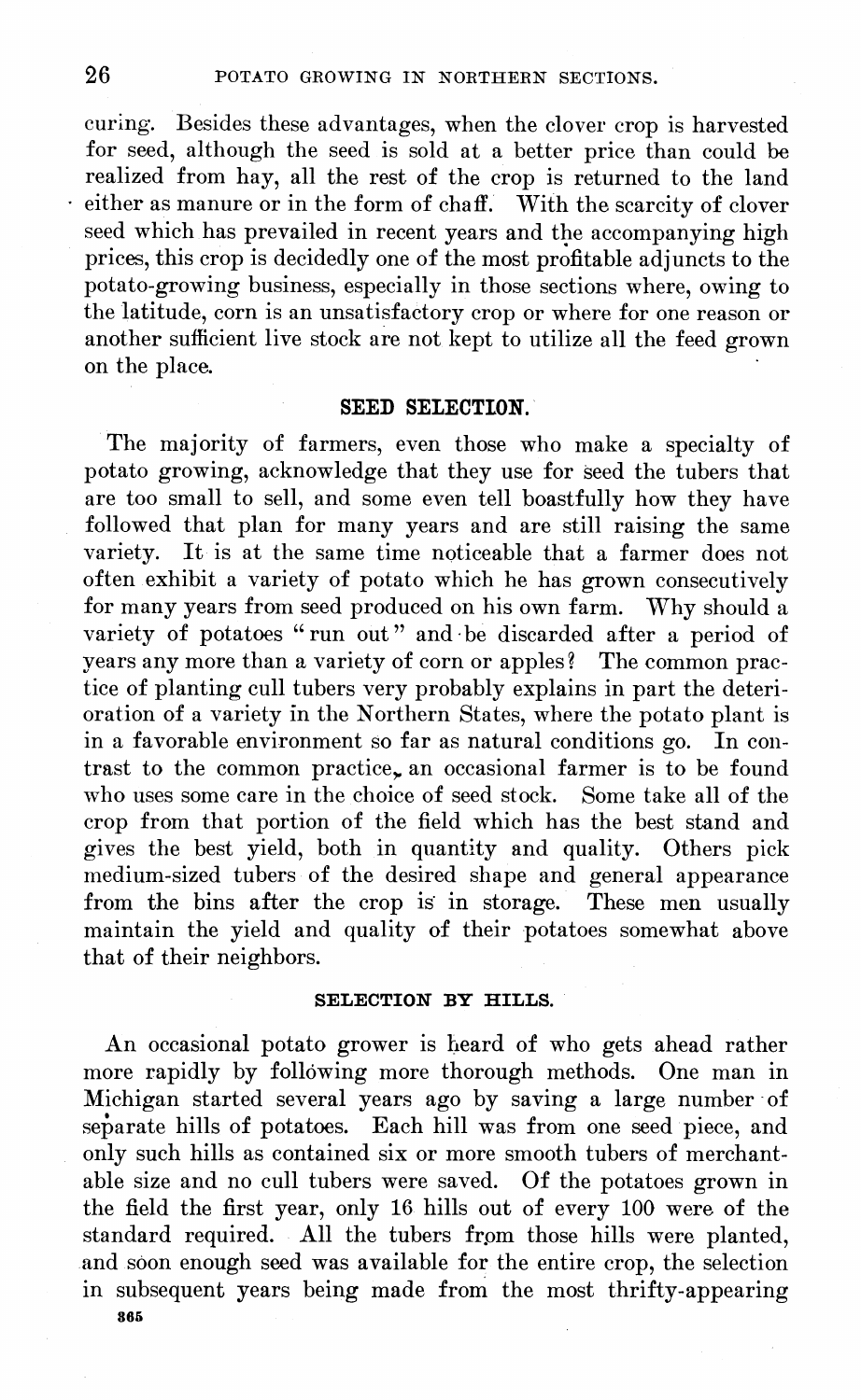portion of the field. After the plan had been followed for five years 70 hills out of 100 were found which met the requirements, i. e., the percentage of good hills had been increased from 16 to 70 in five years of selection. The yields on this farm were about double those on the ordinary farm in the same locality, and all the increased yield could not be attributed to the better culture of the crop. The yielding power of the good hills of potatoes in this case was not necessarily increased at all, but the progeny of vigorous plants furnished more and more of the seed for the crop. The writer has had the opportunity to select some hills of Eural New Yorker potatoes for two years. The first year 8 per cent of the hills were saved, and of the crop grown from that 8 per cent the second year there were found to be  $20$  per cent which met the requirements. (See fig. 11.)



FIG. 11.-Individual hills of potatoes as they grew in the field, with good and poor hills close together.

Some of the State agricultural experiment stations have carried on the hill selection of potatoes for two or three consecutive years, far enough at least to show definitely that the increased yield of a variety comes most rapidly and unfailingly from the hill method already suggested, provided a hill grows from one piece of seed as the unit of selection. Even though no change is brought about in the character of the seed the percentage of unproductive seed is decreased by this means, and the standard of the whole approaches that of the few best hills in the beginning. (See fig. 11.).

No matter how good a tuber is it may come from a distinctly poor hill where it was the only good potato out of many, the rest being all of unsalable size. The tendency for a tuber to reproduce not the characteristics of itself alone, but those of the whole hill of which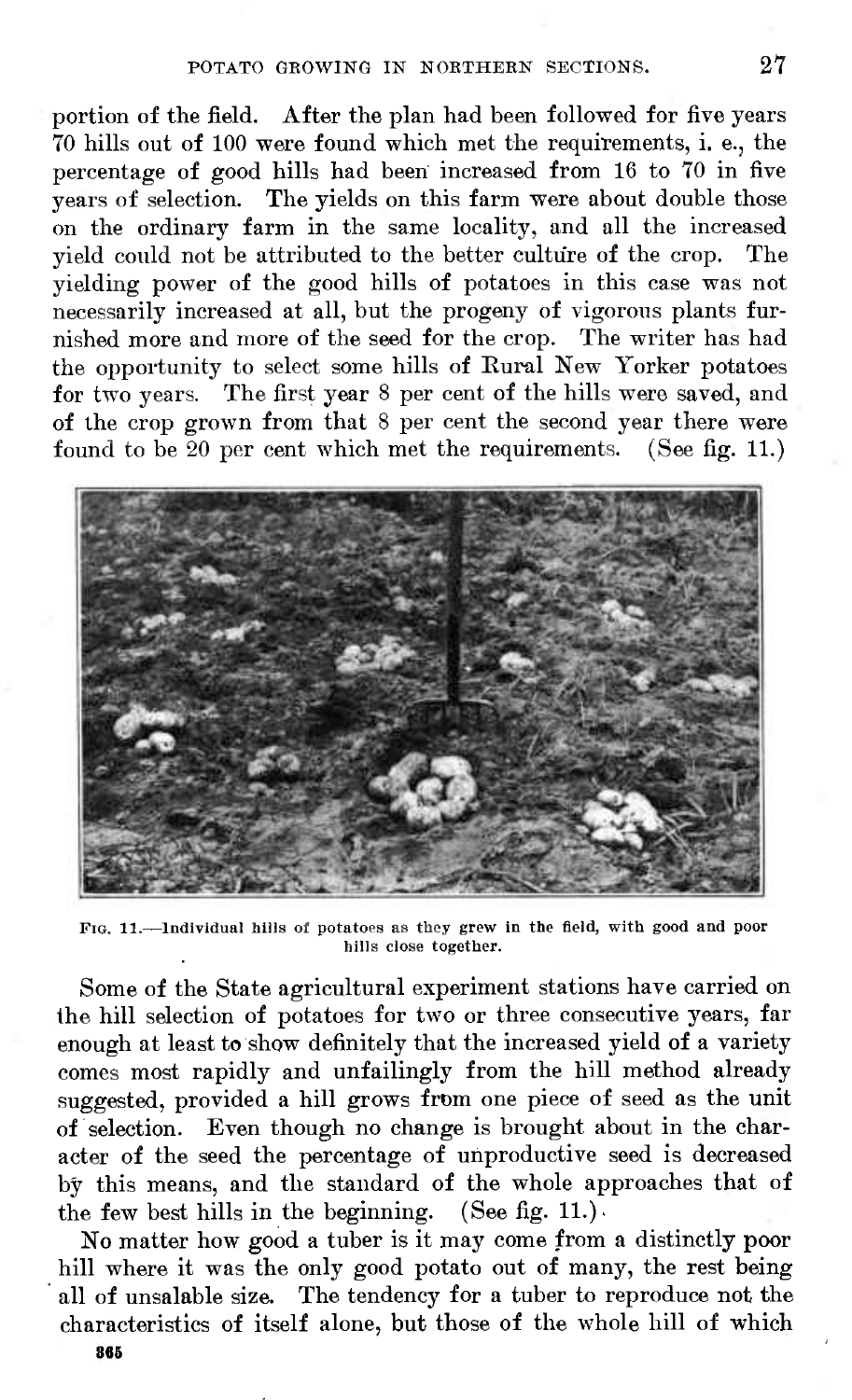it was a part, was indicated by the experiments referred to. For the reason, no doubt, that many of the small potatoes come from heavily yielding hills the seed derived by planting culls continuously runs out slowly. In short, even a small potato from a good hill of which it was the only small tuber is preferable to a large tuber from a poor hill where it grew with many small ones. As medium-sized potatoes are preferable to excessively large ones not only for seed but for general table use (aside from cooking in some few special ways), the grower should select as a standard the hills which contain a large number of medium-sized tubers, say from eight to ten, with little or no waste. A very large number is probably not advisable, for the tendency to set so many tubers would be a disadvantage should that seed be planted under unfavorable conditions of soil or climate.

As the northern potato-growing States furnish not only the seed for their own crop but that for the early crop throughout the South, the productiveness of the standard varieties of potatoes must be maintained in the North. The improvement in yield of an old variety, well tried out, is vastly more important than the originating and promoting of new varieties, and this latter task should be left to the specialist.

To the potato grower who would improve his potatoes in yield and quality a few general directions can be given, as follows :

Dig a few hundred hills by hand out of the most thrifty-appearing portion of the field and let each hill lie by itself when dug. From them select such hills as comply with the standard suggested, no matter how small a percentage of such hills is obtained. By planting these selected hills in a few separate rows and digging them the following season in the same way the first selection was made, the work of selection may be decreased. The selected hills should be planted in a seed plot each year and all the rest of the product of the plot of the previous year should be used in planting the main crop. It is inadvisable to have the seed bed on particularly rich soil, but rather under just such conditions of care and soil as the main crop. When one becomes sufficiently familiar with the appearance of separate hills and the difference in character between them, it is possible for him to select the desirable hills by following behind the digger, especially when the hills are not planted too close together in the row. With this way of making the selection, a small plot in which the selection is made by hand digging should still be kept.

#### CONCLUSIONS.

The recommendations to be made in methods of handling the potato crop, based on observing potato growing in various sections of the North as thus far described, are briefly as follows: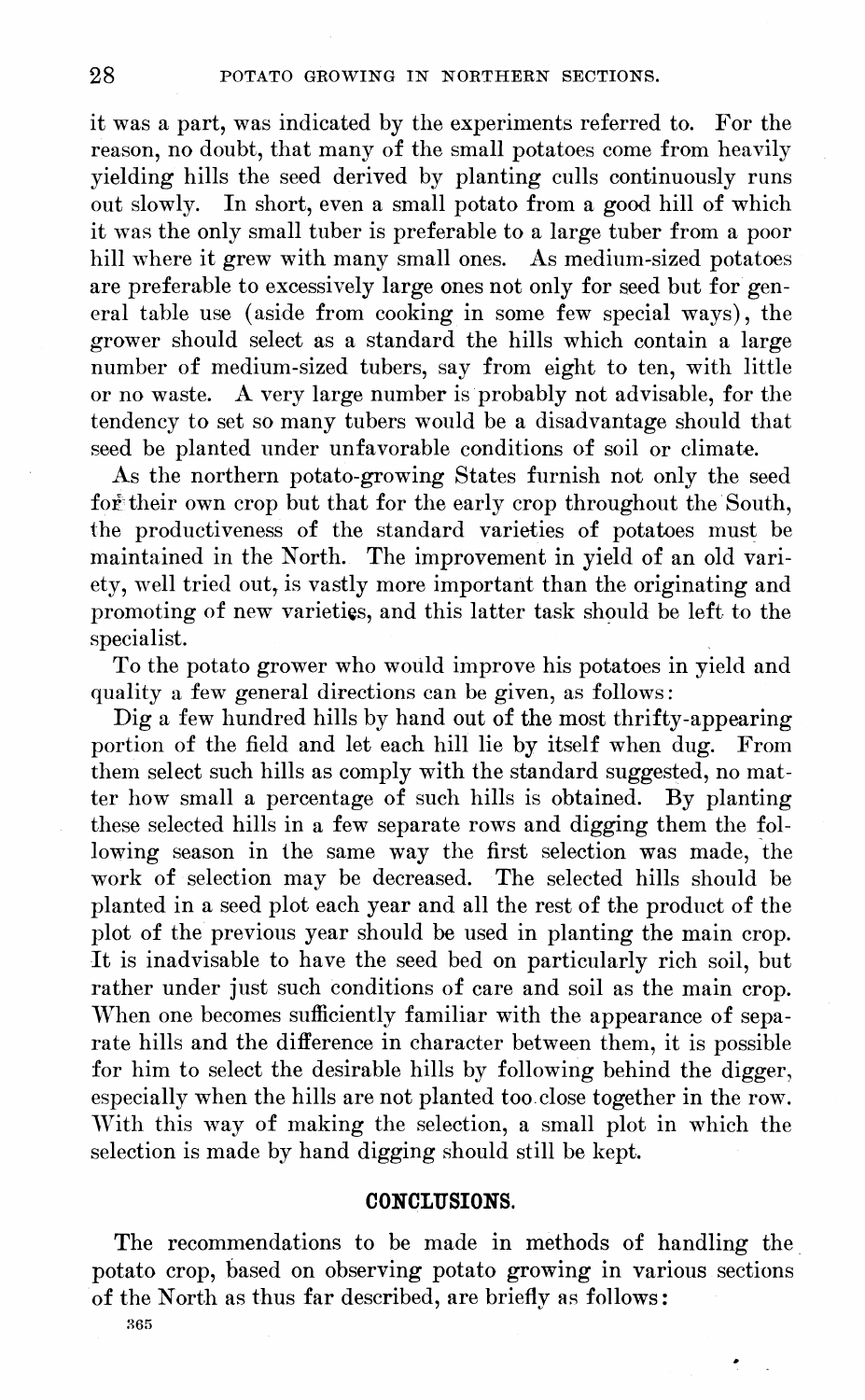**Soils adapted to potato growing.**—The growing of potatoes is not by any means necessarily confined to a limited class of soils. In general, the crop is more successfully handled on soils which are naturally well drained, but sometimes equally successful results are obtained on rather heavy or moist soils which have been tile drained.

**Importance of rotation of crops.**—The rotation of crops in which potatoes are grown appears to be one of the most important factors for the continued success of the potato grower. The rotation should in general be the shortest which is found practicable in meeting the other demands of the farm and should be such ks to give a good stand of some leguminous crop the season previous to the potato crop. Usually in northern sections the best adapted and most useful crop is clover, which should be cut for hay only one year before the land is plowed and planted to potatoes. In the North the length of time required to establish clover permits the introduction of a spring grain crop without loss of time.

**Use of commercial fertilizers.**—Well-chosen commercial fertilizers have been shown to be profitable when not applied to excess. The fertilizer should be selected for its formula and not on account of the statements of a manufacturer.who calls it a "potato fertilizer." It is not advisable to buy a large proportion of nitrates in the form of commercial fertilizers, since a careful potato grower can furnish them more cheaply by means of plowing under the sod and stubble of leguminous crops.

**Application of barnyard manure.**—The man who has a supply of barnyard manure on his farm every year is the one who will find it most easy to keep up his yield of potatoes from year to year. Barnyard manure is not as a rule suitable for direct application to the potato crop, because when so applied it favors the development of scab, but in a short rotation it may be used far enough in advance of the potato crop to avoid this difficulty and in such a way as to keep up the supply of humus in the soil. Thus potato growing is possible even after the crop has been grown at intervals of three or four years for a long period of time.

**Necessity for thorough cultivation of the crop.**—Thorough tillage seems even more important for the potato crop than for the other ordinary field crops, since the tubers demand a soil which is not compact, in which they may grow to good size and be of regular shape. This is accomplished by deep plowing and otherwise thorough fitting. of the land before planting and by continued working of the crop after planting. The crop should not, however, be cultivated deep, especially close to the rows, after the vines have attained any considerable size. In the drier soils and climatic regions the more level the cultivation the better for the crop. The potato row should never be

365

. š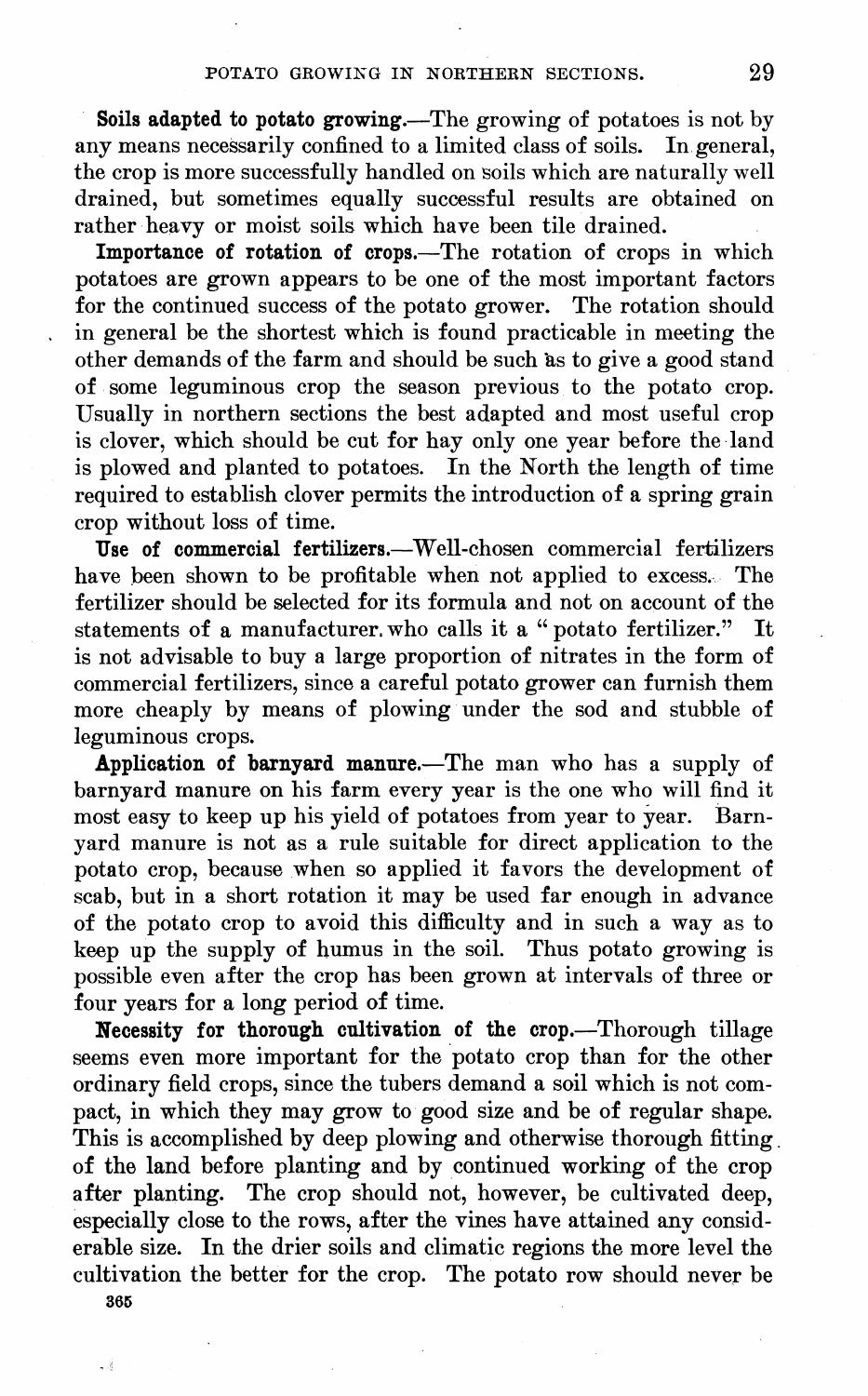hilled up, if it is possible to avoid it, in a loose, well-drained soil where the rainfall is not excessive. The seed should be planted deep in the first place, so that the tubers will grow beneath the surface without hilling. In sections where the soil is more moist and the rainfall during the summer likely to be overabundant, planting more shallow and hilling up somewhat will place the seed in a warmer soil for early growth and do much toward keeping the crop suitably drained later in the season.

**Spraying to prevent blight.**—In the humid climate of the region near the Great Lakes and eastward to the Atlantic coast, spraying with Bordeaux mixture as a preventive of serious damage by blight is far more profitable and effective than any subterfuge, such as late planting, which may be employed.

**Machinery desirable.**—The thoroughgoing use of machinery in potato growing is one of the most important factors in making a crop profitable. Even when a farmer grows such a small acreage as to make it not worth while to own a planter or digger he can at least reduce the hand labor on his crop by avoiding any hoeing unless it be to cut out a few large weeds in the middle of the season. Hand hoeing can be practically eliminated op any potato field by the frequent and thorough use of a common cultivator of any kind, together with either a horse hoe for hilling the crop or a weeder for the early work in level cultivation. Both the horse hoe and ordinary weeder are inexpensive implements and the work of the latter may be accomplished with a smoothing harrow. In communities where each farmer grows only a small acreage of potatoes still further gain is made by using one planter or one digger on several farms, either as the result of joint ownership or renting of the machine.

**Marketing the crop.**—The successful marketing of potatoes depends very little on the immediate proximity of a center of population large enough to consume them. Unless some local freight rate is particularly exorbitant, shipment for 200 or 300 miles is no obstacle in growing potatoes. The principal requisite in shipping the crop is to have sufficient quantities to ship the potatoes in carload lots of 500 to 600 bushels. With good management a potato crop should be profitable at a selling price of 35 cents a bushel.

**Maintaining a supply of humns in the soil.**—Of the three sources of fertility utilized in growing a potato crop two of them together are often used with good success, but the use of all three—a rotation which provides some leguminous crop directly preceding the potatoes, live stock which furnish barnyard manure, and some form of commercial fertilizer containing potash and phosphoric acid—brings the most successful results in economical potato production, especially when continued throughout a long period of years. On this account 365